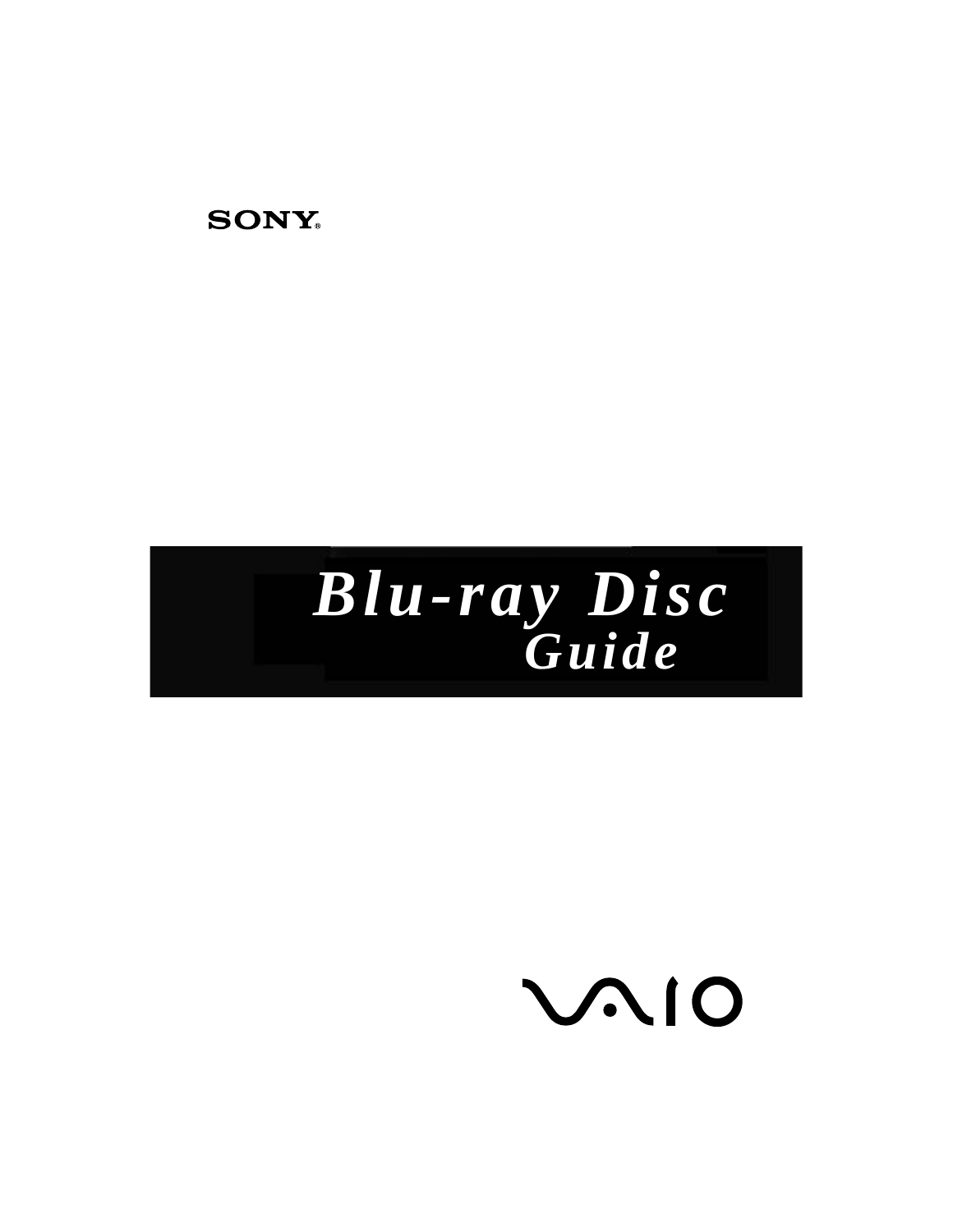#### **VAIO® Blu-ray Disc™ Disclaimers, Notes, Warnings** *NOTICE*

© 2006 Sony Electronics Inc. Reproduction in whole or in part without written permission is prohibited. All rights reserved. This manual and the software described herein, in whole or in part, may not be reproduced, translated, or reduced to any machine readable form without prior written approval.

SONY ELECTRONICS INC. PROVIDES NO WARRANTY WITH REGARD TO THIS MANUAL, ANY SOFTWARE REFERENCED HEREIN, OR OTHER INFOR-MATION CONTAINED HEREIN AND HEREBY EXPRESSLY DISCLAIMS ANY IMPLIED WARRANTIES OF MERCHANTABILITY OR FITNESS FOR ANY PAR-TICULAR PURPOSE WITH REGARD TO THIS MANUAL, THE SOFTWARE, OR SUCH OTHER INFORMATION. IN NO EVENT SHALL SONY ELECTRONICS INC. BE LIABLE FOR ANY INCIDENTAL, CONSEQUENTIAL, OR SPECIAL DAM-AGES, WHETHER BASED ON TORT, CONTRACT, OR OTHERWISE, ARISING OUT OF OR IN CONNECTION WITH THIS MANUAL, THE SOFTWARE, OR OTHER INFORMATION CONTAINED HEREIN OR THE USE THEREOF.

SONY CANNOT WARRANT THAT THE FUNCTIONS DESCRIBED IN THIS GUIDE WILL BE UNINTERRUPTED OR ERROR-FREE. SONY ALSO ASSUMES NO RESPONSIBILITY, AND SHALL NOT BE LIABLE FOR ANY DAMAGES TO, OR VIRUSES THAT MAY INFECT, YOUR COMPUTER EQUIPMENT, OR OTHER PROPERTY ON ACCOUNT OF YOUR ACCESS TO, USE OF, OR BROWSING IN ANY DESCRIBED WEB SITE, OR YOUR DOWNLOADING OF ANY MATERIALS, DATA, TEXT, IMAGES, VIDEO, OR AUDIO FROM ANY DESCRIBED WEB SITE. WEB SITE INFORMATION IS OBTAINED FROM VARIOUS SOURCES AND MAY BE INACCURATE. COPIES OF COPYRIGHTED INFORMATION MAY ONLY BE MADE FOR LEGALLY PERMISSIBLE PURPOSES.

Sony Electronics Inc. reserves the right to make any modification to this manual or the information contained herein at any time without notice. The software described herein is governed by the terms of a separate user license agreement.

This manual references software owned by Sony and licensed by third parties. Use of such software is subject to the terms and conditions of license agreements enclosed with the product that accompanies such software. Some of the software may not be transported or used outside the United States. Software specifications are subject to change without notice and may not necessarily be identical to current retail versions.

Sony, VAIO, the VAIO logo and like.no.other are trademarks or registered trade- marks of Sony Electronics.

Blu-ray Disc and Blu-ray Disc logo are trademarks of Blu-ray Disc Association.

Microsoft, Windows, and the Windows logo are trademarks or registered trademarks of the Microsoft Corporation.

All other trademarks are trademarks or registered trademarks of their respective owners.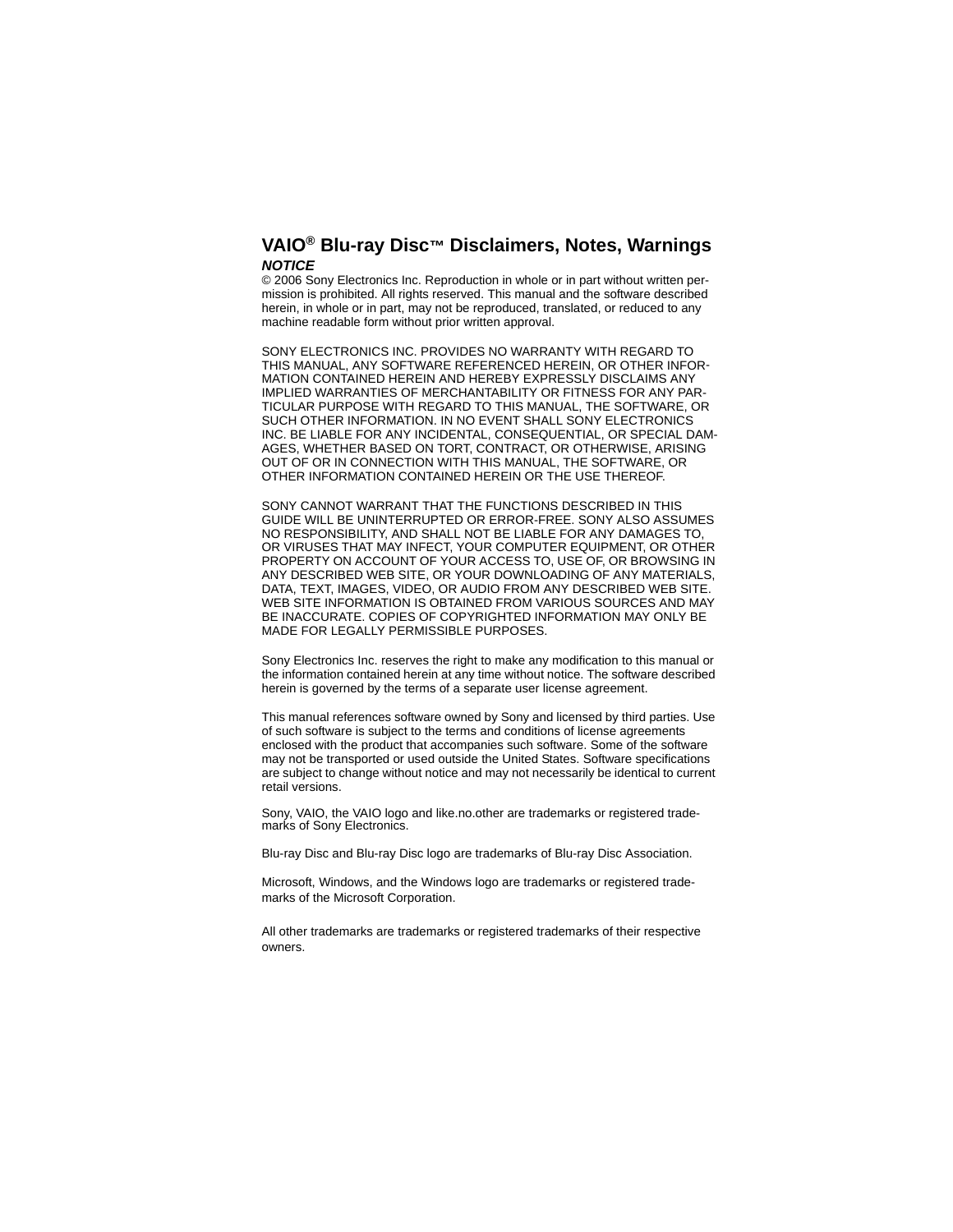## **Contents**

| What do I need to experience Blu-ray technology?  4 |  |
|-----------------------------------------------------|--|
|                                                     |  |
|                                                     |  |
|                                                     |  |
|                                                     |  |
|                                                     |  |
|                                                     |  |
|                                                     |  |
|                                                     |  |
|                                                     |  |
|                                                     |  |
|                                                     |  |
|                                                     |  |
|                                                     |  |
|                                                     |  |
|                                                     |  |
|                                                     |  |
|                                                     |  |
|                                                     |  |
|                                                     |  |
|                                                     |  |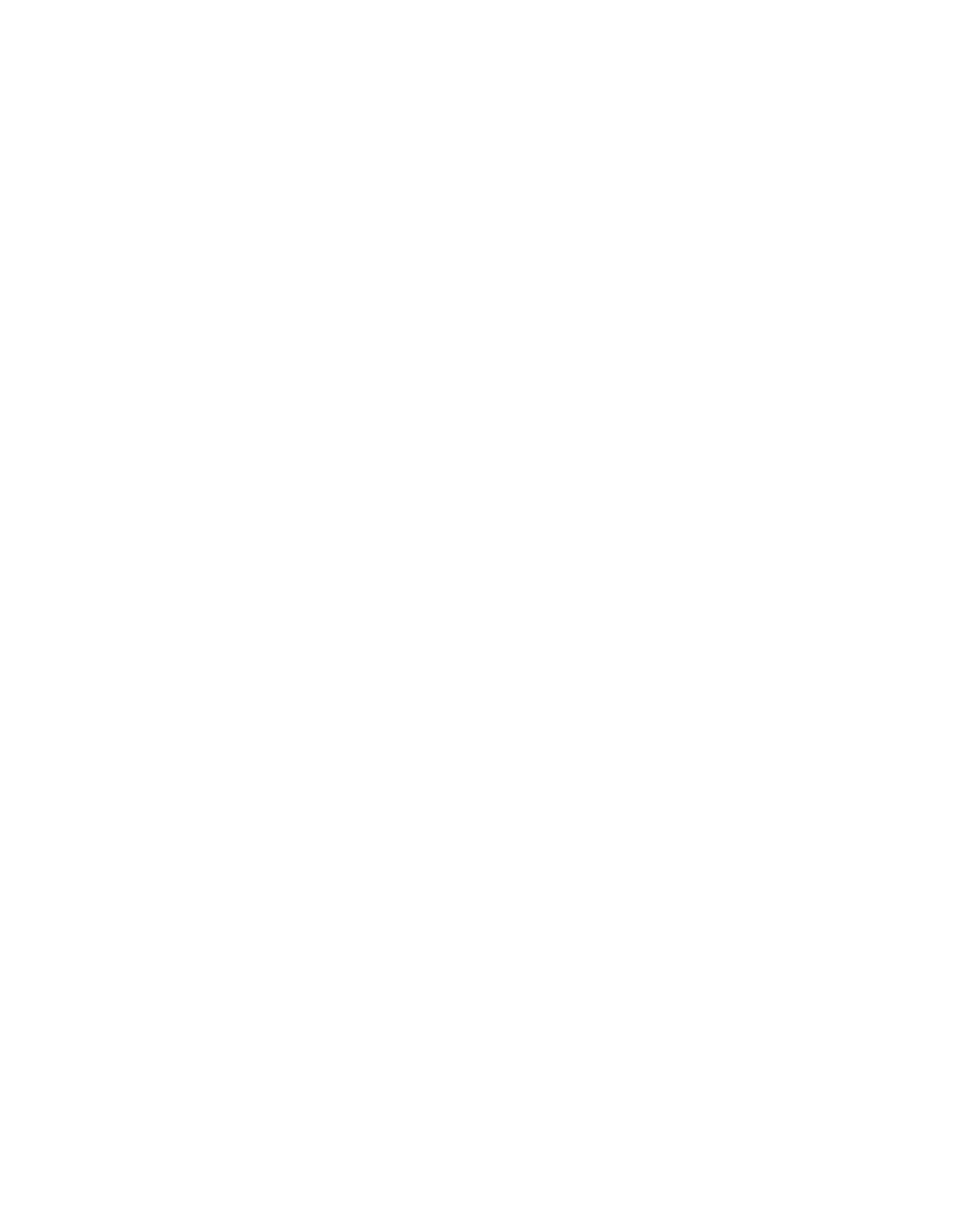# **VAIO**

## **Blu-ray Disc™ Guide**

## **What is Blu-ray Disc™ Media?**

Blu-ray Disc™ media (BD), is a revolutionary new media format developed by a group of the world's leading consumer electronics, personal computer, and media manufacturers.

The Blu-ray format was developed to meet the entertainment and storage demands of the "High Definition" era that the entire world is rapidly moving to embrace. Blu-ray technology brings to market a new high definition media, which can not only store high definition video, but also high definition audio. In addition, Blu-ray Disc media have the storage capacity for enormous amounts of data.

## **Benefits of Blu-ray Technology**

The benefits of Blu-ray technology include:

| <b>Simplicity</b>    | <b>Storage Capacity</b>            |  |
|----------------------|------------------------------------|--|
| <b>Compatibility</b> | <b>Flexibility / Interactivity</b> |  |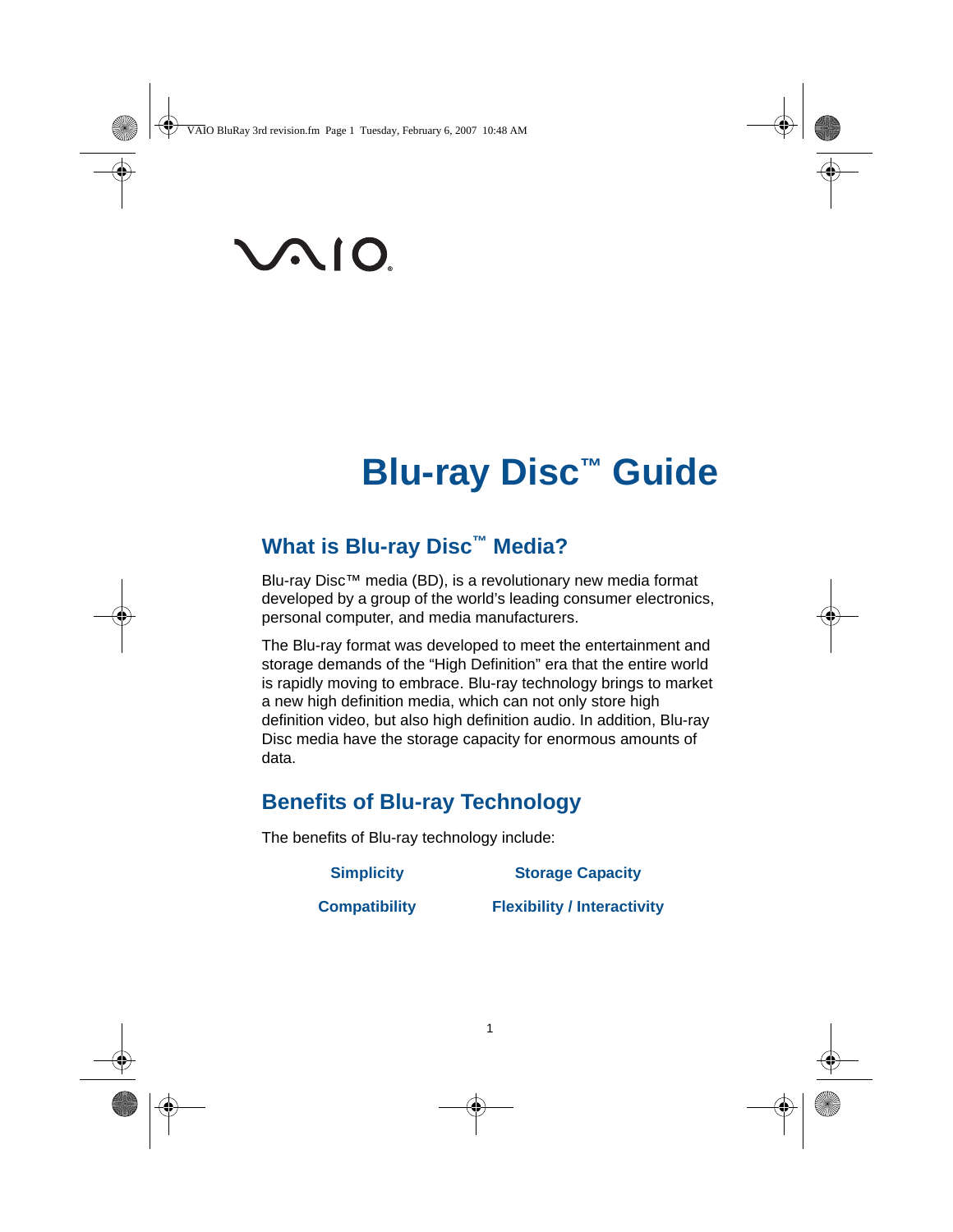## **Simplicity**

Blu-ray technology makes the task of choosing which basic media type to use easy with only three different formats to choose from. They include:

- **BD-R** (Blu-ray Disc Recordable) Recordable format for HD video recording and PC data storage.
- **BD-RE** (Blu-ray Disc Re-writable) Rewritable format for HD video recording and PC data storage.
- **BD-ROM** (Blu ray Disc Read Only Memory) Read only format for HD movies, music, software, games, etc.

These discs are available with a storage capacity of 25  $GB<sup>1</sup>$  (single) layer) and  $50$  GB<sup>1</sup> (dual layer).

**Note**: Blu-ray Disc™ storage capacity totals are for high-definition content.

## **Storage Capacity**

The chart below clearly demonstrates the enormous storage capacity of a Blu-ray Disc when compared to CDs and DVDs.



**Storage Capacity<sup>1</sup>**

**Blu-ray Disc offers five times the capacity of DVDs without compromising quality.**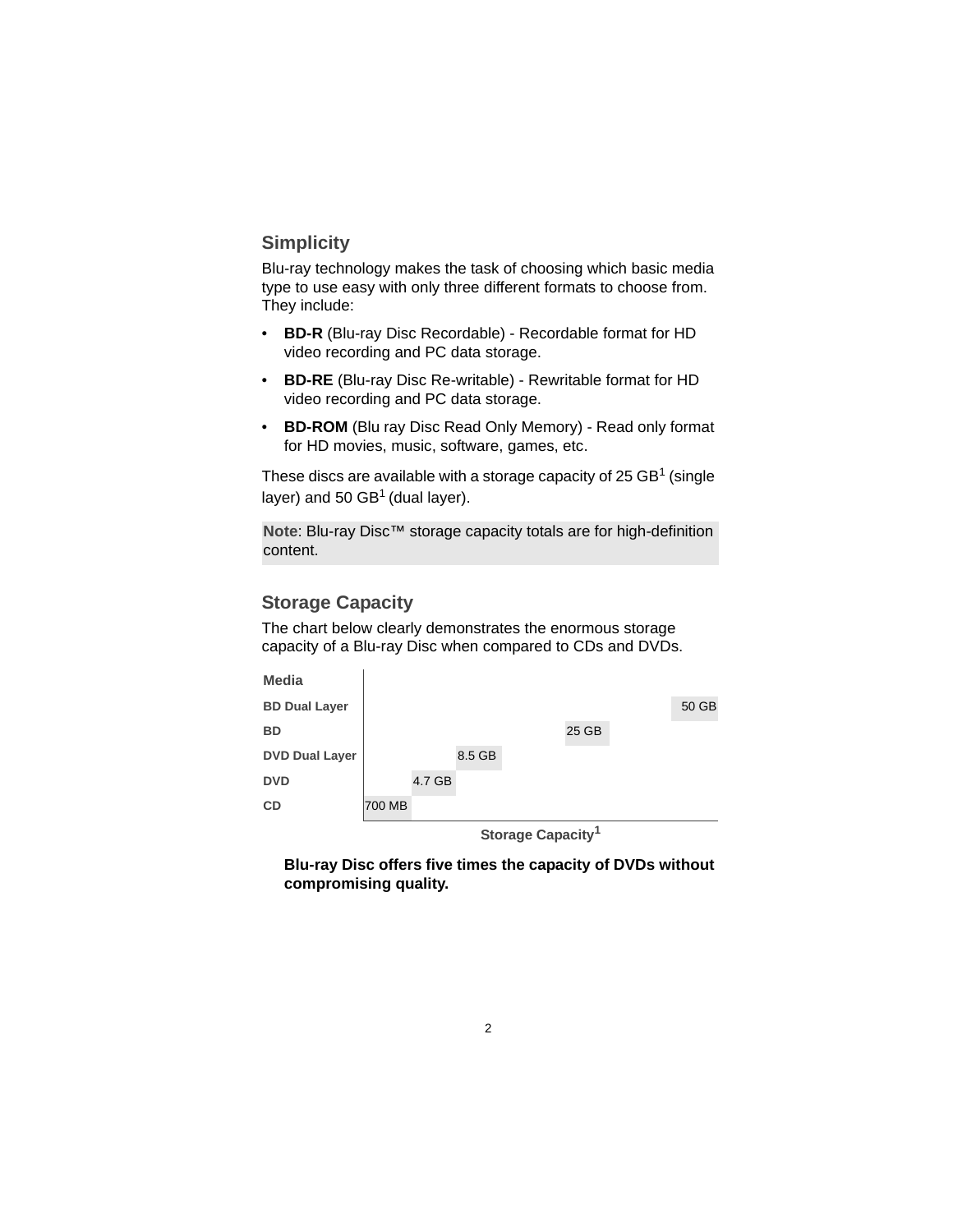**What does this mean for me?**

The limited capacity of DVDs results in video and audio files being compressed to fit on a disc. This causes a quality reduction in the picture and/or sound. The greater capacity of BD discs allows for pristine picture quality and virtually full spectrum audio.

## **Compatibility**

Blu-ray Disc™ offers a convergence of technology and compatibility among a new generation of high definition movies, video players, video recorders, personal computers, and gaming systems.

And what about your current library of DVDs and CDs? The Blu-ray Disc generation of home entertainment products will be backward-compatible with your CDs, DVDs, and other optical disc formats.

## **Flexibility and Interactivity**

The technology built into each Blu-ray disc gives you, and industry professionals creating high definition content, the tools to create a viewing experience that up until now has not been possible for home entertainment. For example:

- Multiple video layers can now be on the screen at the same time. A presentation layer, customizable by a studio, allows the content creator to place graphics on the screen on top of the video or alongside it. Sitting on top of that layer is the Blu-ray navigation layer that will allow you to interact with the menu while the video is playing.
- Support for Java applications allows the video layer to be re-sizable providing even greater flexibility. Imagine the possibility of watching a movie and playing an interactive game related to the movie—all at the same time.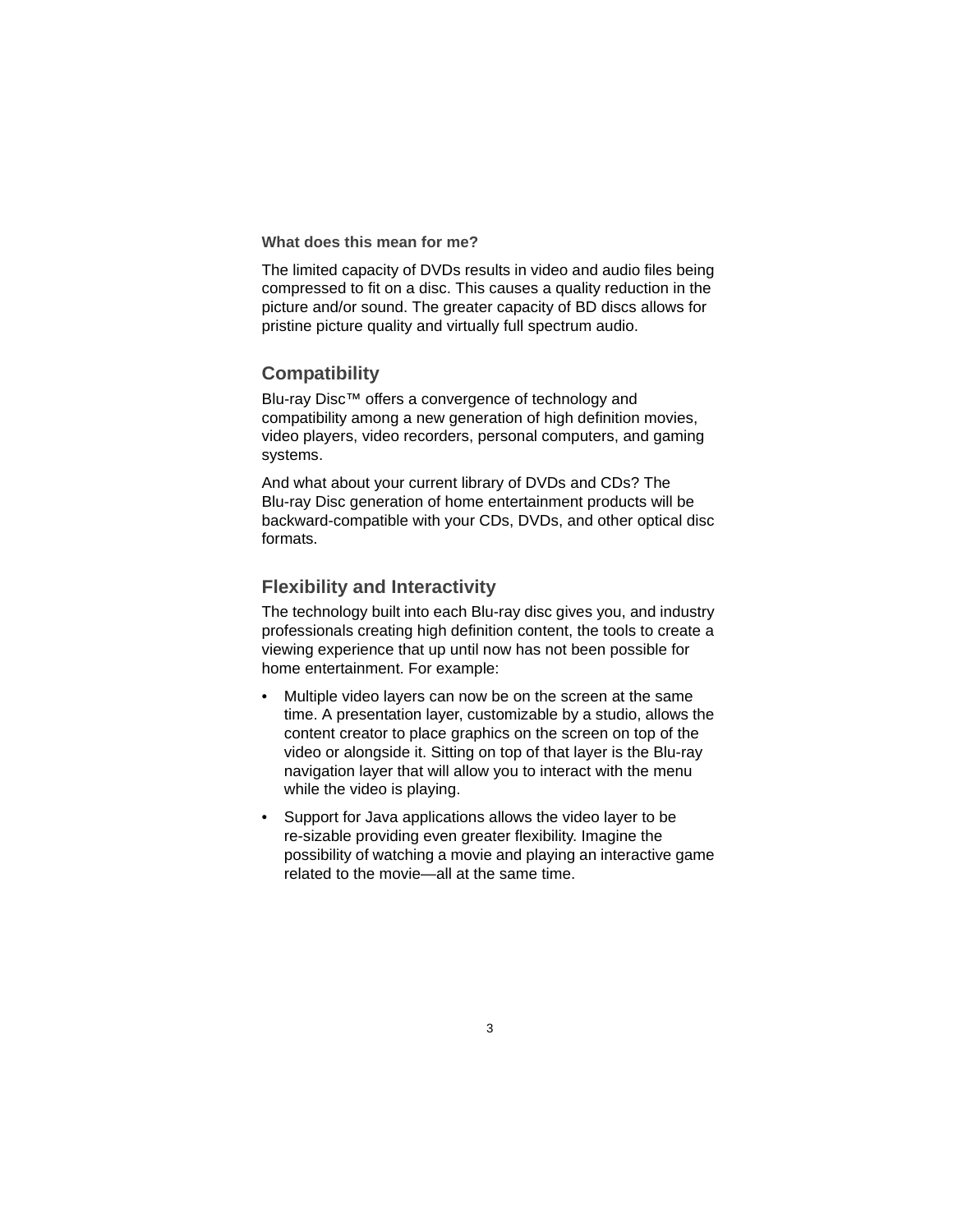## **What do I need to experience Blu-ray technology?**

To fully appreciate Blu-ray's video and audio output capabilities<sup>2</sup>. you would need the following:

**Note**: Your VAIO® computer comes equipped with a HDMI™ or DVI-D HDCP connection, depending on the model you purchased.

### **TV / Monitor**

For the *best* experience and output to a HD TV or monitor (HDCP monitor), do the following:

- Output to a high definition television/monitor using HDMI or DVI-D3 connection.
- Use a Blu-ray Disc player. (See the program "InterVideo<sup>®</sup> WinDVD<sup>®</sup> BD for VAIO<sup>®</sup>" included with your computer.)

#### **Audio**

For the *best* experience and output to an audio system, do the following:

• Use a high-quality A/V receiver or sound decoder device with a quality set of 5.1 or 7.1 surround sound speakers.

**Note**: If your computer has HDMI output, use HDMI to your TV/ monitor as the sound source. Otherwise, use the S/PDIF output.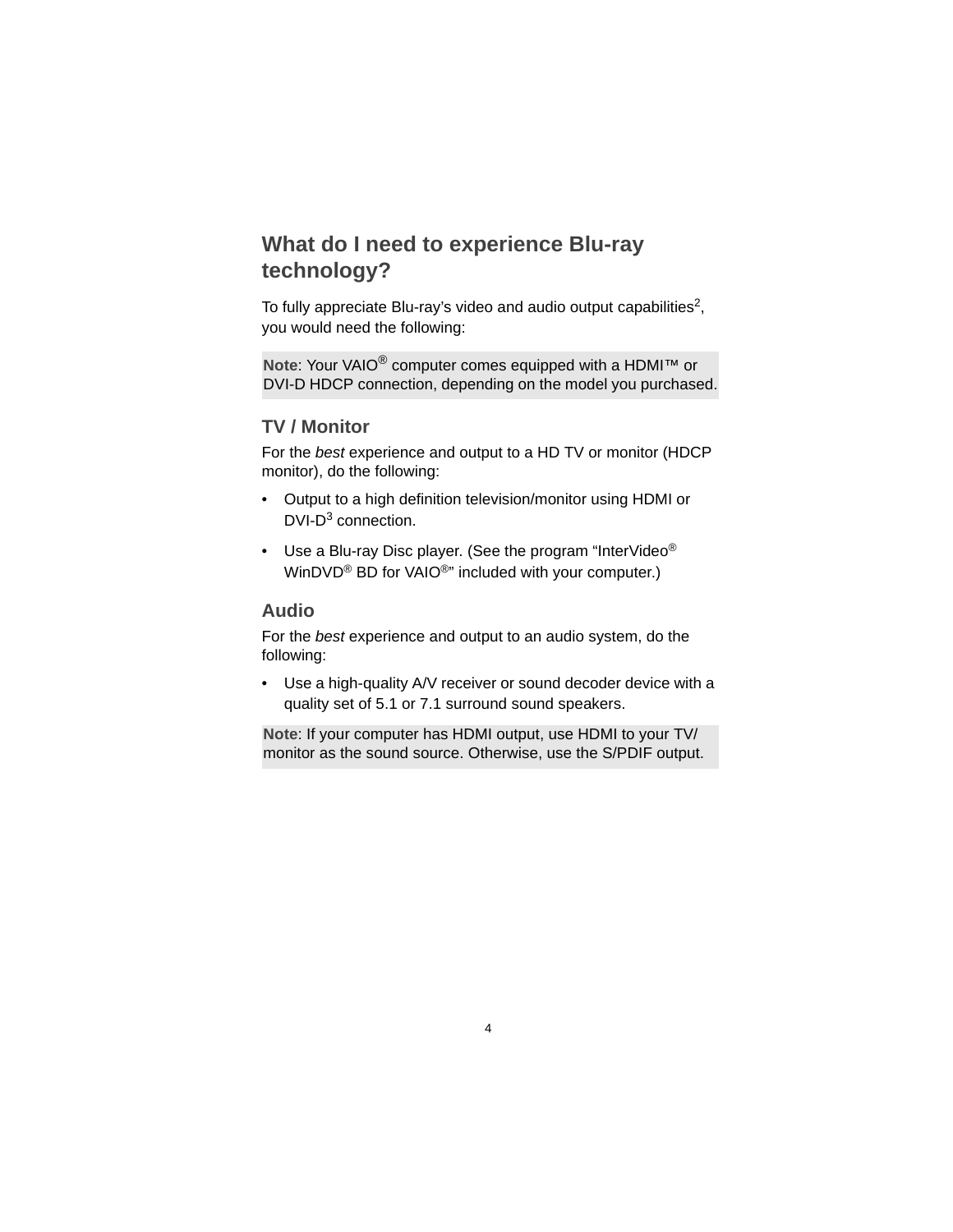#### **Notes**

- The content of certain Blu-ray Disc™ movies may require a HDCP compliant monitor. If your TV/monitor has a HDMI™ connection, it should support the HDCP content protection functionality.
- If you connect to your TV/monitor using DVI, check your display's user manual to see if it is HDCP compliant.
- Analog connections such as Composite and S-Video are able to output BD content, but only at standard definition resolutions.
- Higher capacity analog connections, such as VGA, are able to output BD content, but may be limited to a lower quality if the disc manufacturer limits the video resolution for non-HDCP compliant displays.
- To maximize picture quality of Blu-ray Disc recorded content on compatible external displays, Sony recommends setting the display resolution to 1080p or 720p and disabling dual display mode.
- When powering your VAIO notebook computer with a battery, the power management features of the system can limit CPU and video functions, interrupt tasks with warning messages, or may cause the system to suspend or hibernate before tasks are completed. Therefore, Sony recommends that you use your AC adapter for demanding tasks like burning data to DVD or Bluray Disc media, playback of Blu-ray Disc recorded content, and high end graphic functions such as 3D rendering to maximize display quality and to avoid possible disruption of operations.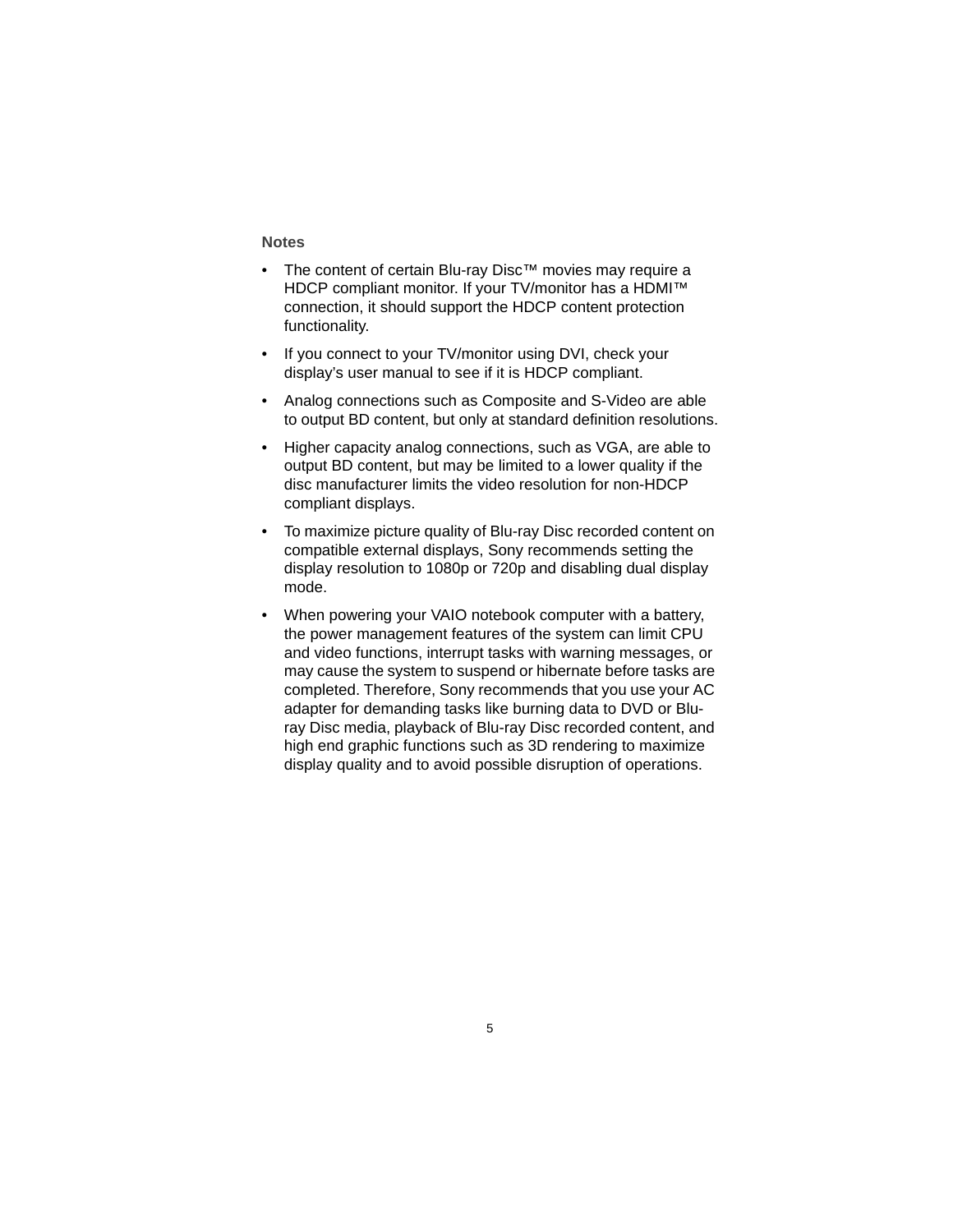## **Blu-ray Disc Compatible Programs**

Sony has included three Blu-ray Disc compatible software programs to the VAIO® package of factory-installed software for select VAIO personal computers. They are provided to give you the tools you need to experience Blu-ray Disc technology. The included programs are:

- Roxio<sup>®</sup> Easy Media Creator Backup up large amounts of data to recordable optical discs.
- Ulead<sup>®</sup> BD DiscRecorder for VAIO Capture, edit, and save videos in BDAV format<sup>4</sup>.
- InterVideo<sup>®</sup> WinDVD<sup>®</sup> BD for VAIO Software BD player combining all of the features of a standard BD player with advanced functionality<sup>2</sup>.

**Note**: Sony supports the lawful use of technology and does not endorse or encourage the use of our products for purposes other than those permitted by copyright laws.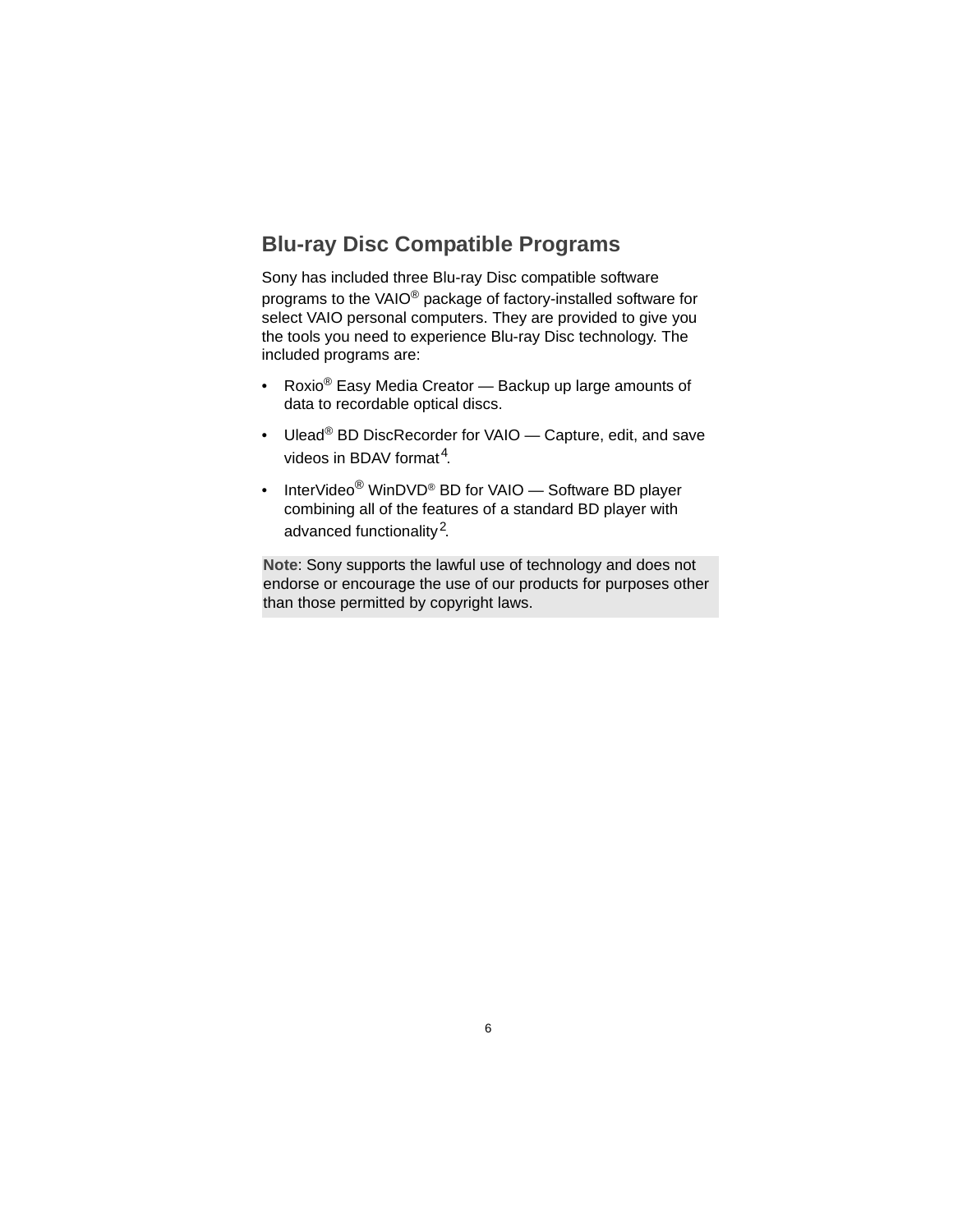## **Roxio® Easy Media Creator**

 $(\mathcal{C}_2)$ 

Roxio® Easy Media Creator is perfect for backing up large amounts of data to recordable optical discs. The version of Roxio Media Creator installed on your VAIO computer supports the creation of data discs using Blu-ray Disc™ technology.

You can also protect your important music, video, and data files by using the Easy Archive feature to transfer and store files on highcapacity Blu-ray discs4.

| File Tools View<br>Help     |                     |                                                                                                                                                                                     | (7)                        |
|-----------------------------|---------------------|-------------------------------------------------------------------------------------------------------------------------------------------------------------------------------------|----------------------------|
| <sup>2</sup> Home           | $\sigma$<br>a,      |                                                                                                                                                                                     |                            |
| <b>Melcome</b><br>Resources |                     | Welcome                                                                                                                                                                             |                            |
|                             |                     | 中島中                                                                                                                                                                                 |                            |
| C Audio                     | $\sim$              | Welcome to the Roxio Media Center<br>₿                                                                                                                                              | Most Frequent Tasks        |
| <b>Backup</b>               | $\mathcal{O}$       | Wednesday, November 15, 2006                                                                                                                                                        | Disc Information           |
| Copy                        | $\scriptstyle\circ$ | <b>Getting Started</b>                                                                                                                                                              | Finalize Disc<br><b>Ma</b> |
| A Data                      | <b>CF</b>           | Click on the "Resources" link for more helpful information.                                                                                                                         | <b>RIA Audio CD</b><br>×   |
| <b>隔 Photo</b>              | <b>O</b>            |                                                                                                                                                                                     | Copy Disc                  |
| ist Video                   | o.                  | <b>Tips &amp; Techniques</b>                                                                                                                                                        |                            |
| <b>ica</b> Tools<br>$\circ$ |                     | Prevent wasted DVDs. Preview your DVD prior to burning an<br>actual disc by saving it as a disc image file first, then viewing it<br>with CinePlayer. Edit if necessary, then burn. | Data Disc<br>Easy Archive  |
|                             |                     | <b>Support &amp; Product Updates</b>                                                                                                                                                |                            |
|                             |                     | As with previous versions of Easy Media Creator, Roxio will                                                                                                                         |                            |
| Insert disc                 | $\sqrt{n}$          | Destination Selection                                                                                                                                                               | Welcome                    |
|                             |                     | SONY DVDRW DL (D:)                                                                                                                                                                  | <b>ED</b> Options          |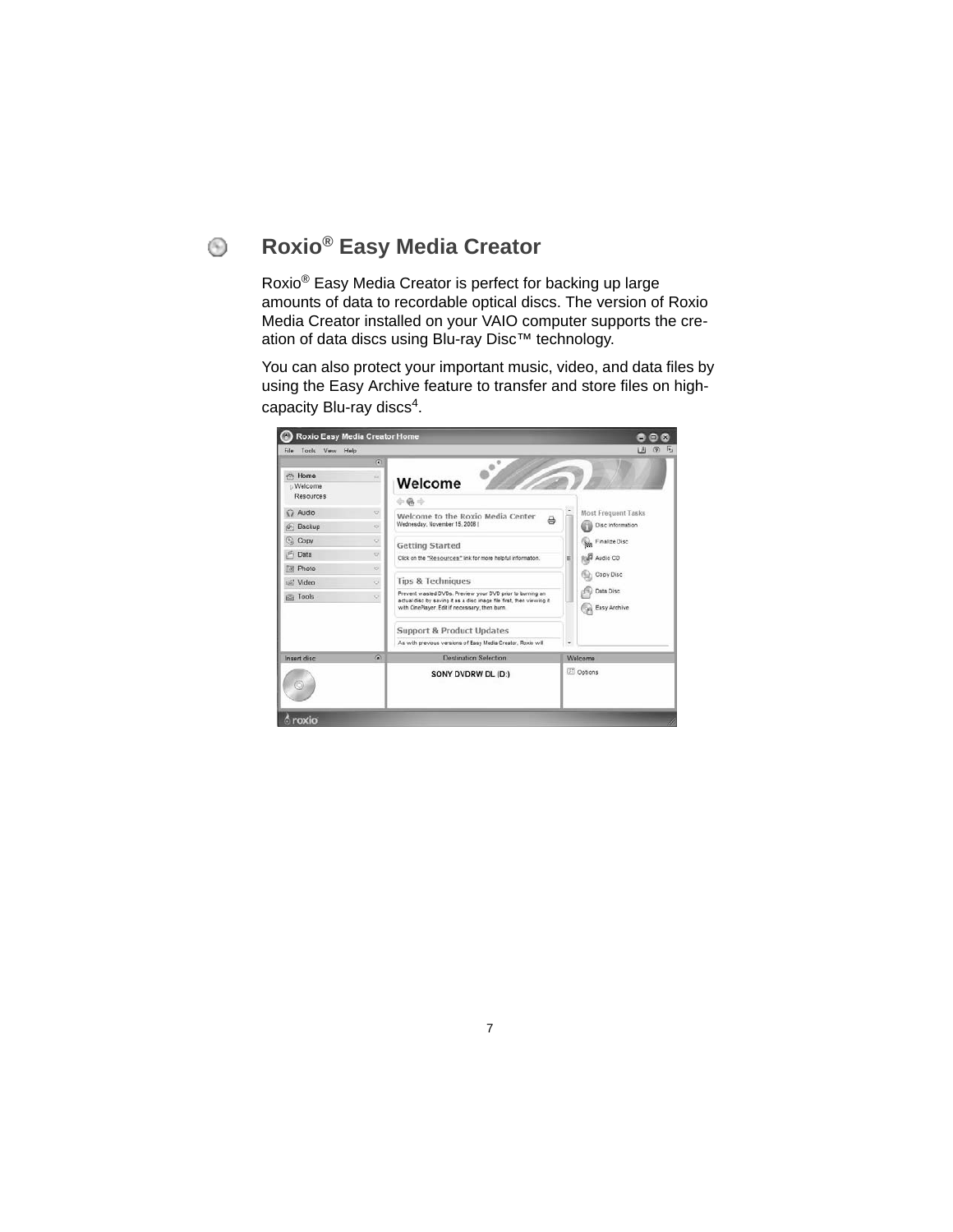## **Creating a Data Disc**

#### **Before you begin**

If you plan to use a BD-R (write once) disc when creating a data disc, you should consider whether you want the disc left open (appendable) or closed (non appendable) at the end of a recording session.

- **To leave the disc open**, choose the option **I would like to use discs for more than one recording**. Selecting this option allows you to record multiple times to a single disc. However, fewer drives may be able to read the disc. Use this option if you expect to make many small recordings on high capacity discs, or if you do not need to share your discs.
- **To close the disc**, choose **I only need to use discs for one recording**. Selecting this option allows you to record only one time to a disc. However, a larger number of drives will be able to read the disc. Use this option if you typically fill your discs during a single recording session or wish to use the disc on more than one computer.

#### **To create a data disc**

1 Start Roxio<sup>®</sup> Easy Media Creator.

From the Windows® Taskbar, click the **Start** button. Point to **All Programs**, **Roxio**, click **Easy Media Creator**, and then click **Home**.

 2 From the Project Menu on the left side of the screen, click **Data**. Then select **Data Disc Project**.

**Note**: To open a saved Data Disc project, go to the main menu and select **File, Open Saved Project,** and locate the project file you would like to open. By default, saved projects are stored in your My Documents folder with a .sonic file name extension.

- 3 Click the **Destination Selection** combo box, located in the control panel across the bottom of the screen, and select a recorder drive from the available list.
- 4 Insert a blank Blu-ray Disc™ media into the selected recorder drive.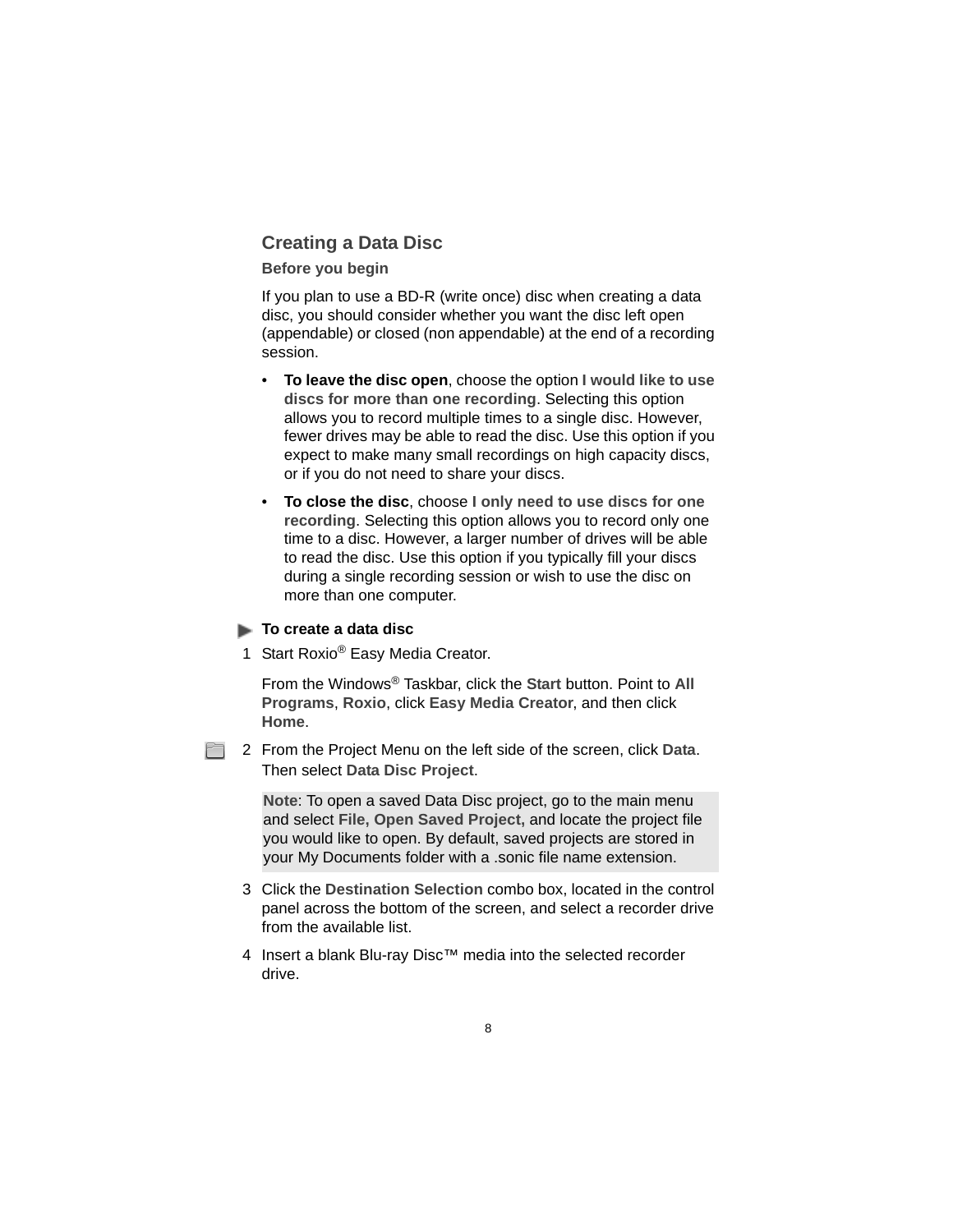

 5 If desired, type a name for your disc in the **Volume Label** text box located at the top of the project window.

**Note**: If your disc already contains files and they do not display in the project window, you can add the files by clicking the **Load Disc** button.

- 6 Add files to your disc by the following methods:
	- Click the **Add Data** button and from the **Select files and folders to add** screen, locate and select the files/folders you wish to add. If desired, rename the selected file/folder in the File Name text box, and then click the **Add** button.
	- **Drag** files and folders directly from a directory window and **drop** them in the project window display area.

#### **Project window display area notes**

- Click a column heading to sort the data in ascending or descending order.
- Use the control box to manage or remove files and folders in the list.



 7 From the Project Menu, click **Tools | Disc Information**. Review the **Inserted Disc** information and make sure that the data in your current project will fit on the disc. If the data will not fit, select one or more files and click the **Remove** button in the control box.

**Note**: Removing files/folders from a Data Disc project will not remove the files/folders from your hard drive.

- 8 Click **Save** to save the file/folder list. Once saved, the list can be easily accessed at a later time.
- 9 Click the **Data Disc** button to begin recording data to your disc.

A progress screen displays and will inform you when the project has completed.

10 Click the **Done** button to return to the project window. Remove the disc from the drive and store in a safe place.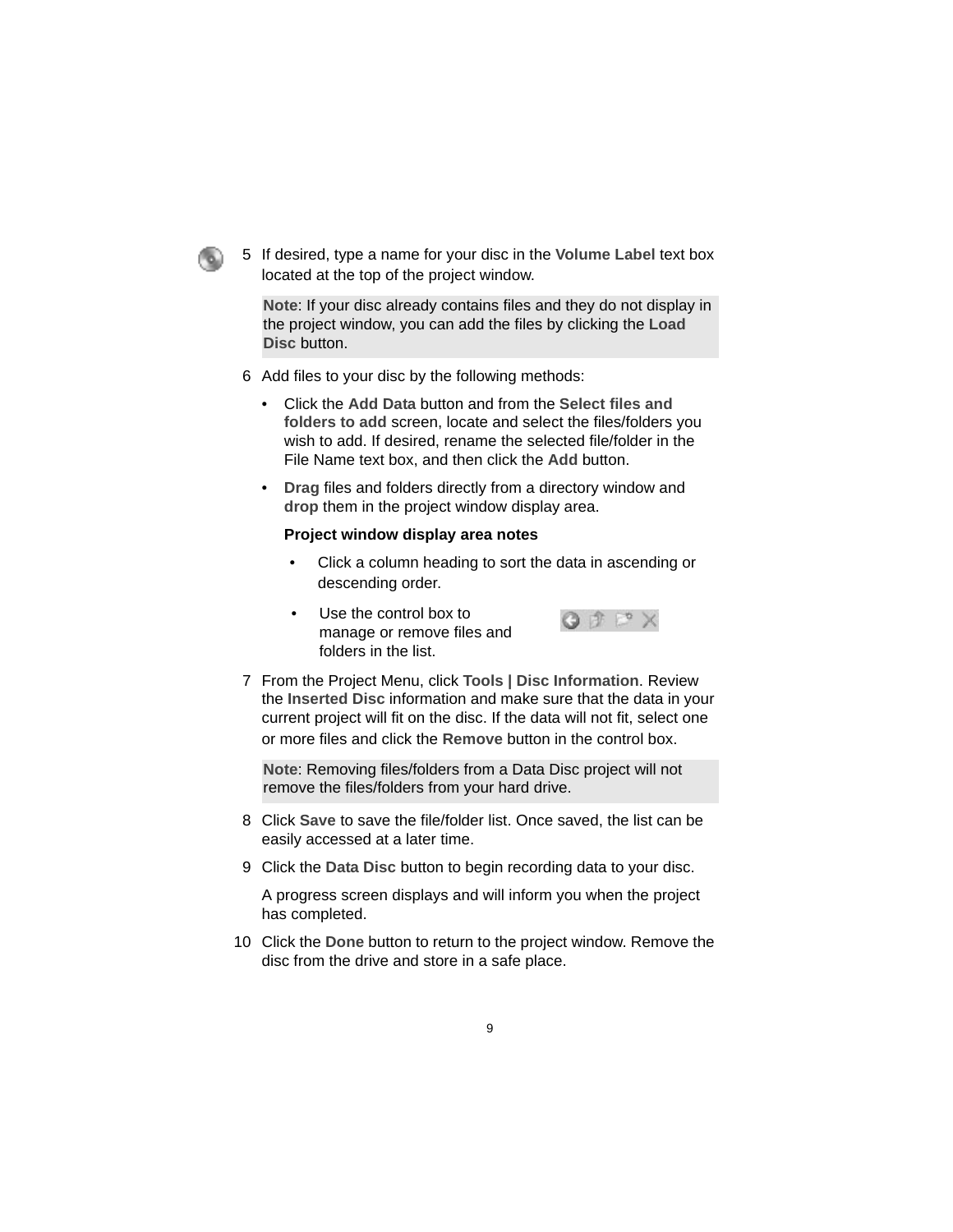## **Easy Archive**

The Easy Archive project lets you easily backup important files to a disc or hard drive. An Easy Archive project can be scheduled to run whenever it's convenient. Large archive projects are automatically spread across as many discs as you need.

|                                                                 | $\left( \bullet \right)$ | <b>Easy Archive</b>                                                                                                              |         |
|-----------------------------------------------------------------|--------------------------|----------------------------------------------------------------------------------------------------------------------------------|---------|
| <b>Cy Home</b>                                                  | s                        | 1. Select the path containing files you wish to archive:                                                                         | $\odot$ |
| Audio                                                           | Q.                       | C:\Users\M4 B6000\Documents                                                                                                      |         |
| <b>Backup</b><br>Backup Guide<br><b>Easy Archive</b><br>Upgrade | ÷                        | 2. Select the types of files you wish to archive:<br>@ All files in the selected path<br>Only files in the following categories: |         |
| C Copy                                                          | $\circ$                  | <b>File Categories</b><br><b>File Pytensions</b>                                                                                 |         |
| A Data                                                          | $\circ$                  | Email<br>pst, msg. att, mbx, mim, mime, mim, wem, dbx, p<br>Financial<br>.qdb, qmd, mn4, mny, tax, txf, qbw files                |         |
| <b>In Photo</b>                                                 | $\circ$                  | Music<br>way, mp3, wma, ogg, aac, m4a, m4p, wpl, asx, m<br><b>Photos</b><br>jpg. jpeg. tif. tiff. bmp. gif files                 |         |
| und Video                                                       | $\ddot{\circ}$           | m                                                                                                                                |         |
| <b>Elli Tools</b>                                               | $\circ$                  | Only Archive files changed since<br>11/15/2006 V                                                                                 |         |

#### **To use Easy Archive**

- 1 From the Project Menu on the left side of the screen, click **Backup**. Then click **Easy Archive**.
- 2 Select a destination drive. If the destination is a disc drive, insert a blank or rewritable disc.
- 3 Carefully read the on-screen instructions and select the file categories to archive.

**Note**: To schedule this project, click the **Scheduler** button and select the desired archive frequency by choosing an option from the **Scheduling options** drop-down list. Click the **Save** button and enter a project name and then click **OK**. The project name and scheduled run date displays in the Scheduler.

- 4 Click the **Easy Archive** button located in the Control Panel across the bottom of the screen to run the project now.
- 5 Click the **Done** button to return to the project window.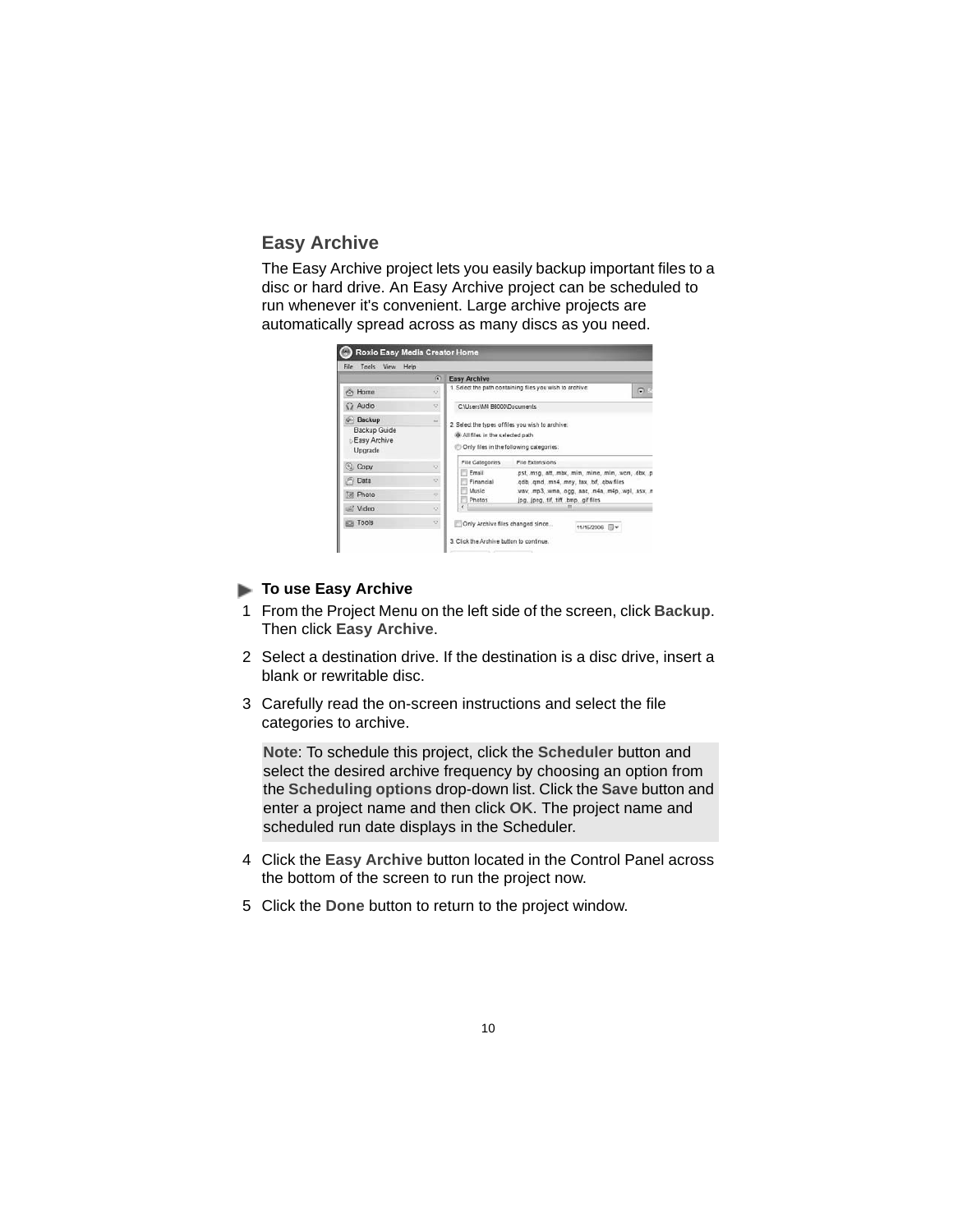#### **Additional Information**

Roxio® Easy Media Creator is designed to be used for both Blu-ray Disc™ and standard definition functionality such as CD burning, standard DVD burning, etc. For additional information about the Roxio Easy Media Creator features available to you, refer to the Help file<sup>5</sup>.

#### **To open the Help file**

Do one of the following:

- From the main menu, click **Help**.
- Click the **Help**/**Tutorial** icon located on the Welcome banner.
- Press the **F1** key on your keyboard.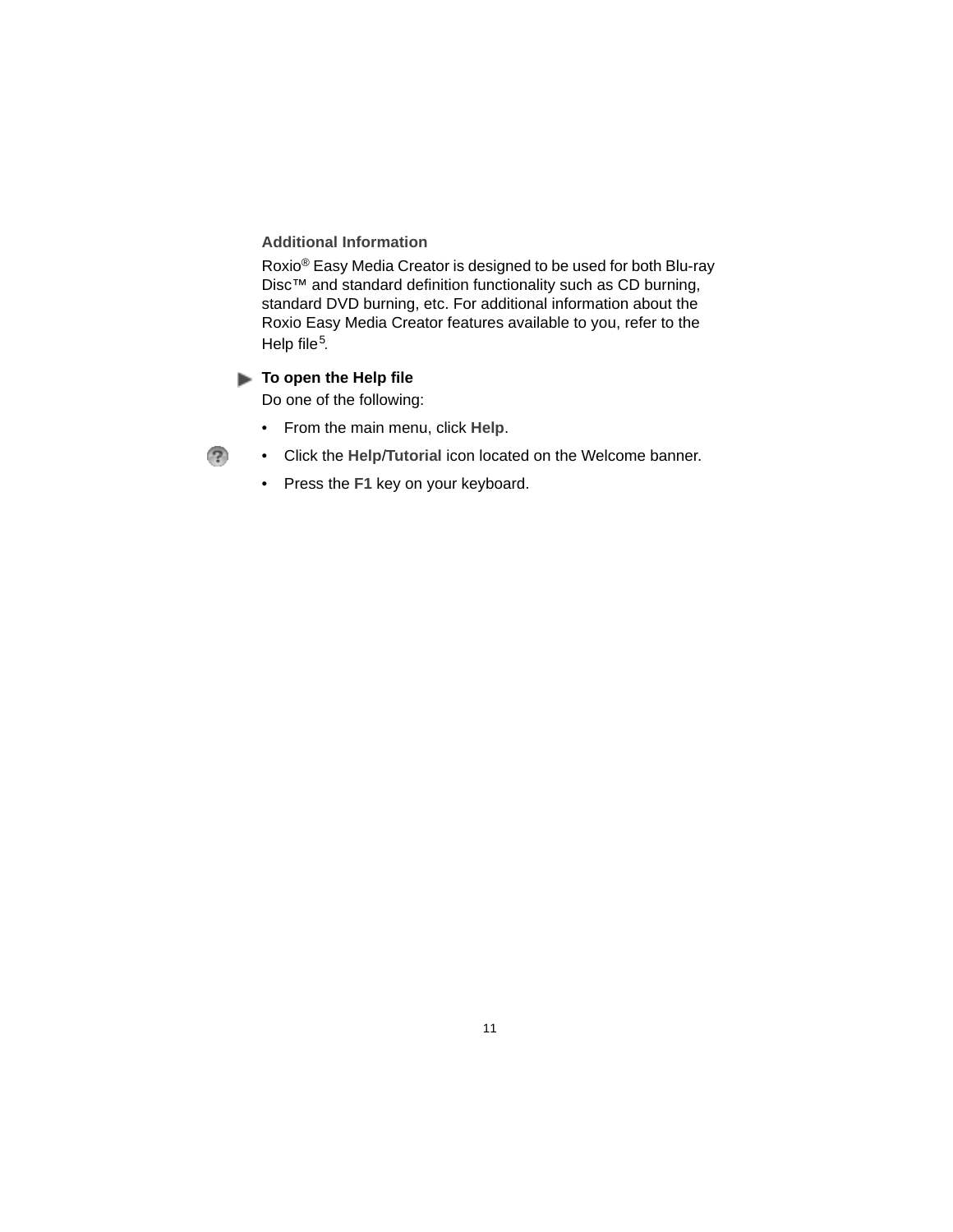#### BD **Ulead® BD DiscRecorder for VAIO®**

With Ulead<sup>®</sup> BD DiscRecorder for VAIO<sup>®</sup> you can capture, edit, and save videos in the BDAV format for use with BD-RE or  $RD-ROM<sup>4</sup>$ 

Ulead BD DiscRecorder for VAIO allows you to do the following:

- Capture videos and create a new BDAV project. A BD-R disc is supported only when creating a new project.
- Append additional movie clips to an existing movie on your BD disc(s). A BD-RE disc is required when appending an existing BDAV project.
- Capture videos and then burn them directly onto a disc in the Blu-ray Disc<sup>™</sup> format<sup>4</sup>.



**Note**: After creating a Blu-ray Disc with Ulead BD DiscRecorder for VAIO, you can view the results with InterVideo<sup>®</sup> WinDVD<sup>®</sup> BD for VAIO®. Simply start InterVideo WinDVD BD for VAIO, insert the disc in the BD drive, and press the **Play** button.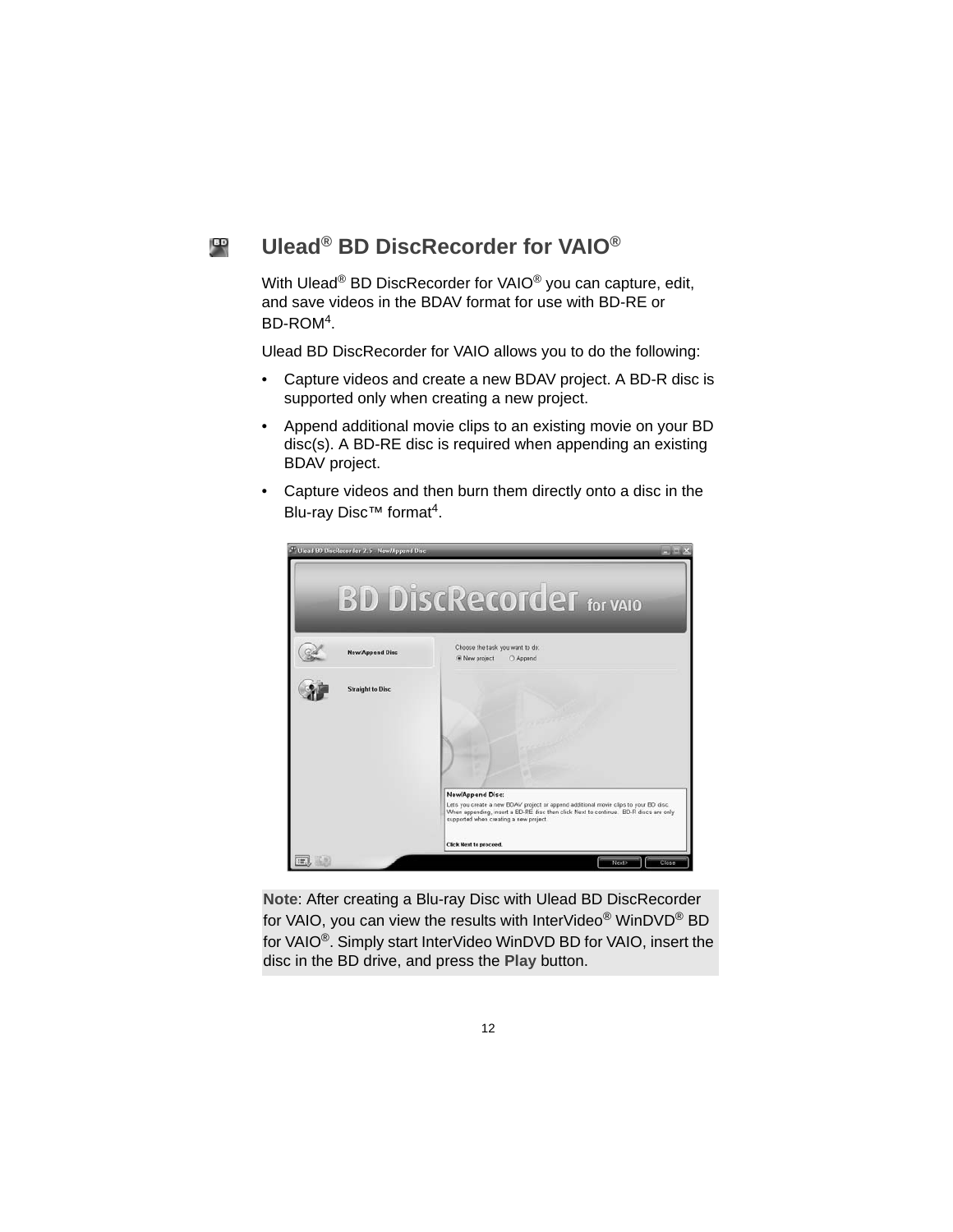#### **Before you begin**

Before you begin a new project, you should review the current Preferences and Project Settings. These settings can affect the properties and quality of your project results.

#### **Preferences**

鳳

The Preferences dialog box allows you to define or change program settings

#### **To access Preferences**

Click the **Settings and Options** icon located in the bottom left corner of the screen and select **Preferences** from the menu.

#### **General Preferences**

| <b>Resume all</b>               | Overrides the "Do not show again" option                                                          |
|---------------------------------|---------------------------------------------------------------------------------------------------|
| confirmation                    | and allows all confirmation dialog boxes to                                                       |
| dialog boxes                    | appear.                                                                                           |
| Check Ulead®<br>Web site every: | Specifies the frequency the program checks<br>the Ulead Web site for new releases and<br>updates. |
| <b>TV system</b>                | Select the type of your TV system (NTSC or<br>PAL/SECAM).                                         |
| <b>Working folder</b>           | Enter or locate a folder for temporary files.                                                     |
| <b>Audio playback</b>           | Determines how the audio streams of the                                                           |
| mode                            | video are played. <sup>2</sup>                                                                    |
| <b>Audio export</b>             | Determines how the audio streams of the                                                           |
| mode                            | video are exported.                                                                               |
| Do not                          | Uses DV-AVI format to ensure the best                                                             |
| compress                        | quality in capturing and burning, instead of                                                      |
| <b>DV-AVI to MPEG</b>           | converting videos to MPEG2 format.                                                                |
|                                 | Note: Some set-top players may not play the<br>resulting disc when this option is selected.       |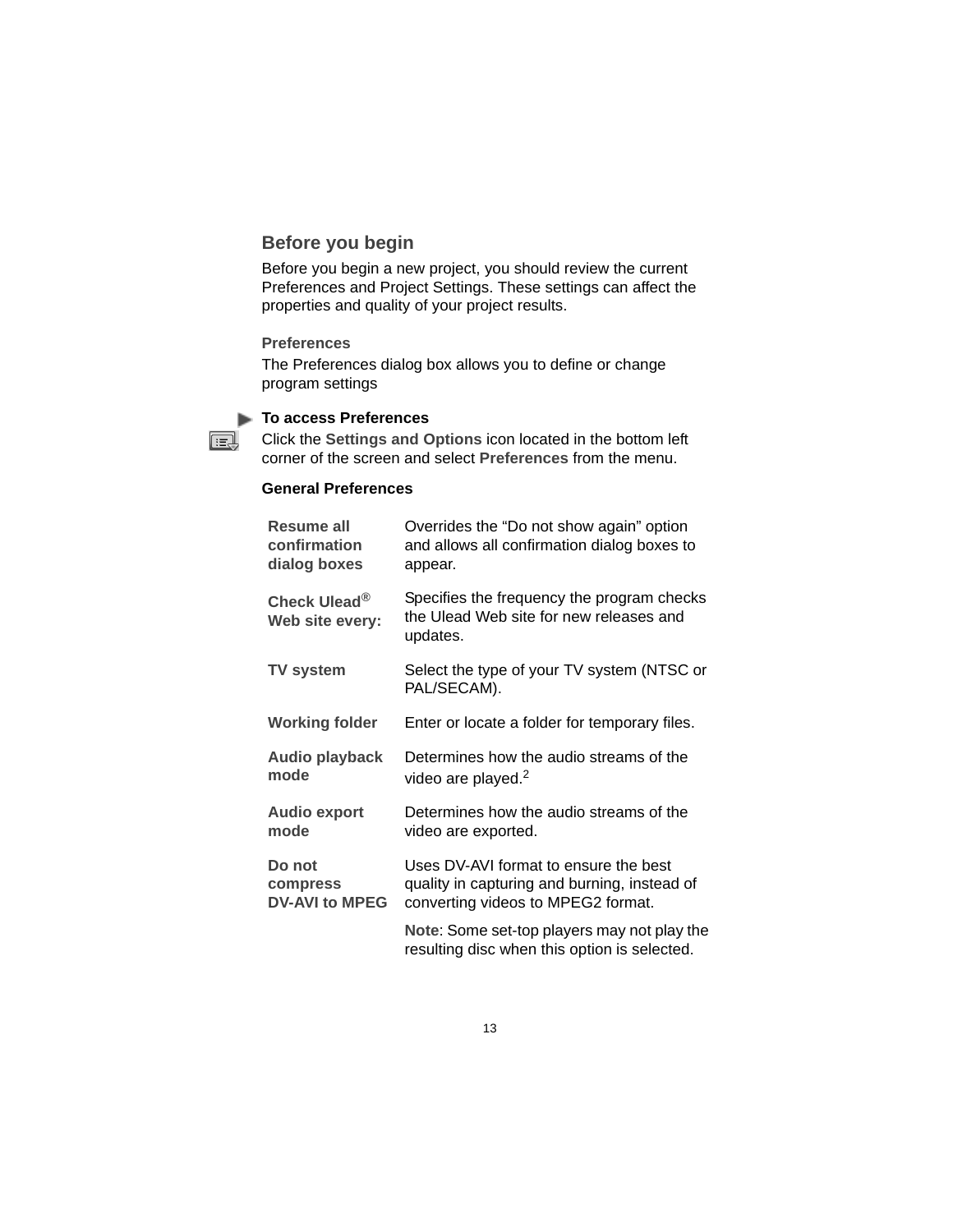#### **Capture Preferences**

| <b>Click OK to start</b>          | Displays a confirmation message before                                                                    |
|-----------------------------------|-----------------------------------------------------------------------------------------------------------|
| <b>DV</b> capture                 | performing the actual capturing process.                                                                  |
| Stop tape once<br>capturing stops | Automatically stops the connected capture<br>device in your computer once the program<br>stops capturing. |

#### **Project Settings**

From the Project Settings dialog box, you can **Change MPEG Settings** and customize your **Video Save** options, which include General and Compression settings.

#### **To access Project Settings**

- 
- Click the **Project Settings** icon located in the lower left corner of the window.

#### **Creating a new project**

When creating a new project. WinDVD<sup>®</sup> BD Recorder for VAIO<sup>®</sup> lets you capture videos from your DV and HDV camcorders, from previous video files stored on your hard drive, and from unprotected DVD video.

#### **To capture videos from a video device**

- 1 Connect your HDV or DV camcorder or other video device to your computer. (For additional information on connecting to your computer, refer to your video device's user guide.)
- 2 Start Ulead<sup>®</sup> BD DiscRecorder for VAIO<sup>®</sup>.

From the Windows® Taskbar, click the **Start** button. Then point to **All Programs**, **Ulead BD DiscRecorder**, and click **Ulead BD DiscRecorder**.

- 3 Click **New/Append Disc**.
- 4 Select the **New Project** option, and click **Next** to continue.
- 5 Click the **Capture Video** icon.

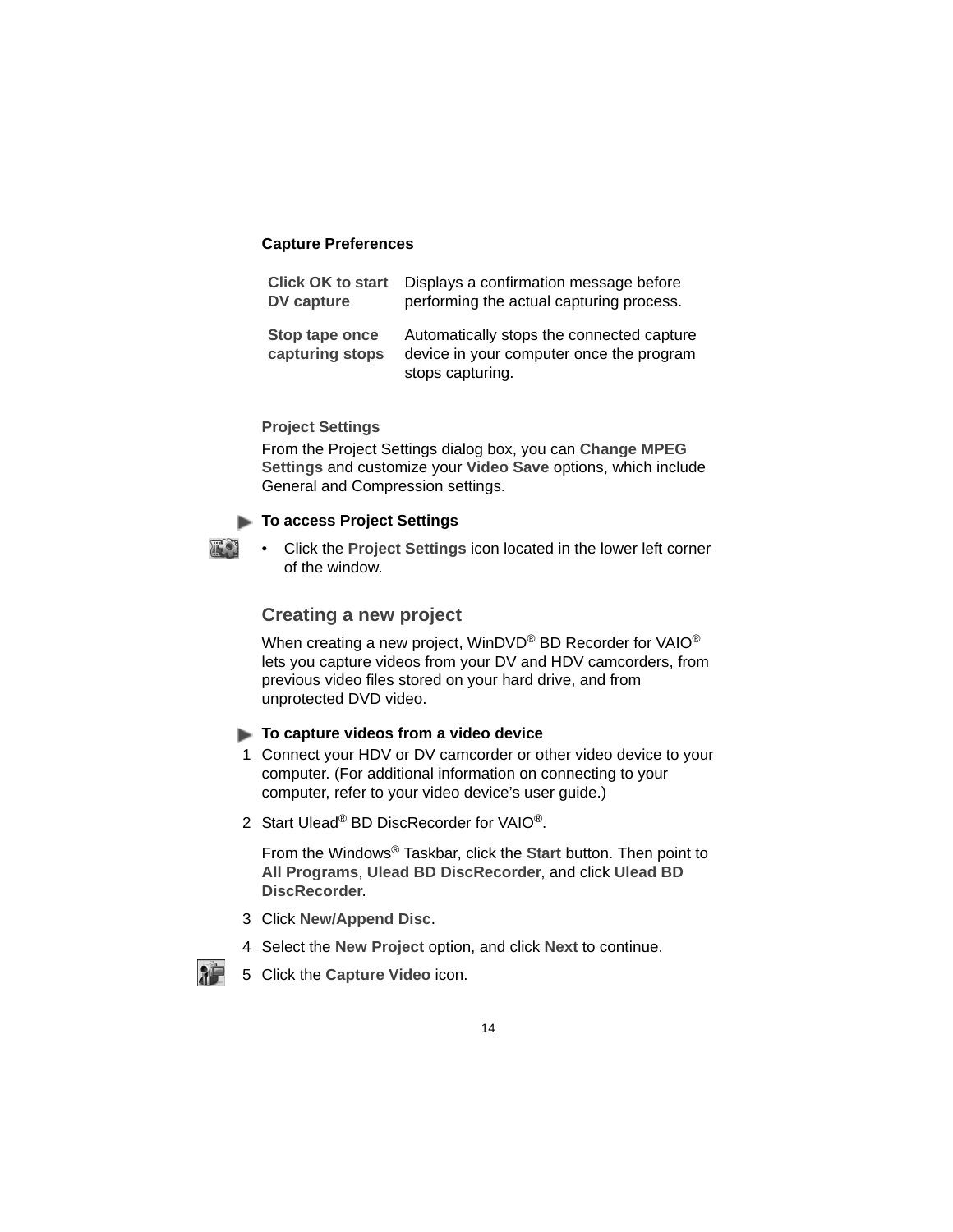- 6 From the Capture Video screen, select the capture device from the **Source** drop-down list.
- 7 Select the Capture Mode. Choose from **Fixed duration**, **Marked duration**, or **Full DV tape**.
- 8 Select the **Video** format.

For HDV camcorder, **MPEG2** is the only option. For DV camcorder, choose between **MPEG**, **AVI**, and **SD BDAV-High Quality**.

- 9 Use the video controls to locate the starting point of the video you want to capture.
- 10 Click the **Capture Video** icon to start capturing the video.
	- 11 When complete, click **OK** to close the Capture Video window.
	- **To add video files stored on your computer to your movie**
		- 1 Start Ulead BD DiscRecorder for VAIO.

From the Windows® Taskbar, click the **Start** button. Then point to **All Programs**, **Ulead BD DiscRecorder**, and click **Ulead BD DiscRecorder**.

- 2 Click **New/Append Disc**.
- 3 Select the **New Project** option, and click **Next** to continue.



 4 Click the **Add Video Files** icon to open the Select Files window. Use the Explorer tab to locate the video folders/files you want to add to your project. Supported formats include **MPEG-1**, **MPEG-2**, **AVI**, **ASF**, **WMV**, and **WMV HD4**.

**Note**: If your computer's operating system is Microsoft® Windows® XP Media Center, you will have access to a Recorded TV folder where you can select recorded TV programs to add to your project.

- 5 From the Explorer tab, click an individual video file or a folder. The file(s) appear in the display area of the Select Files window.
- 6 From the Select Files window, click the video file you want to add to the project or click the **Select All** button. Then click **Open**.

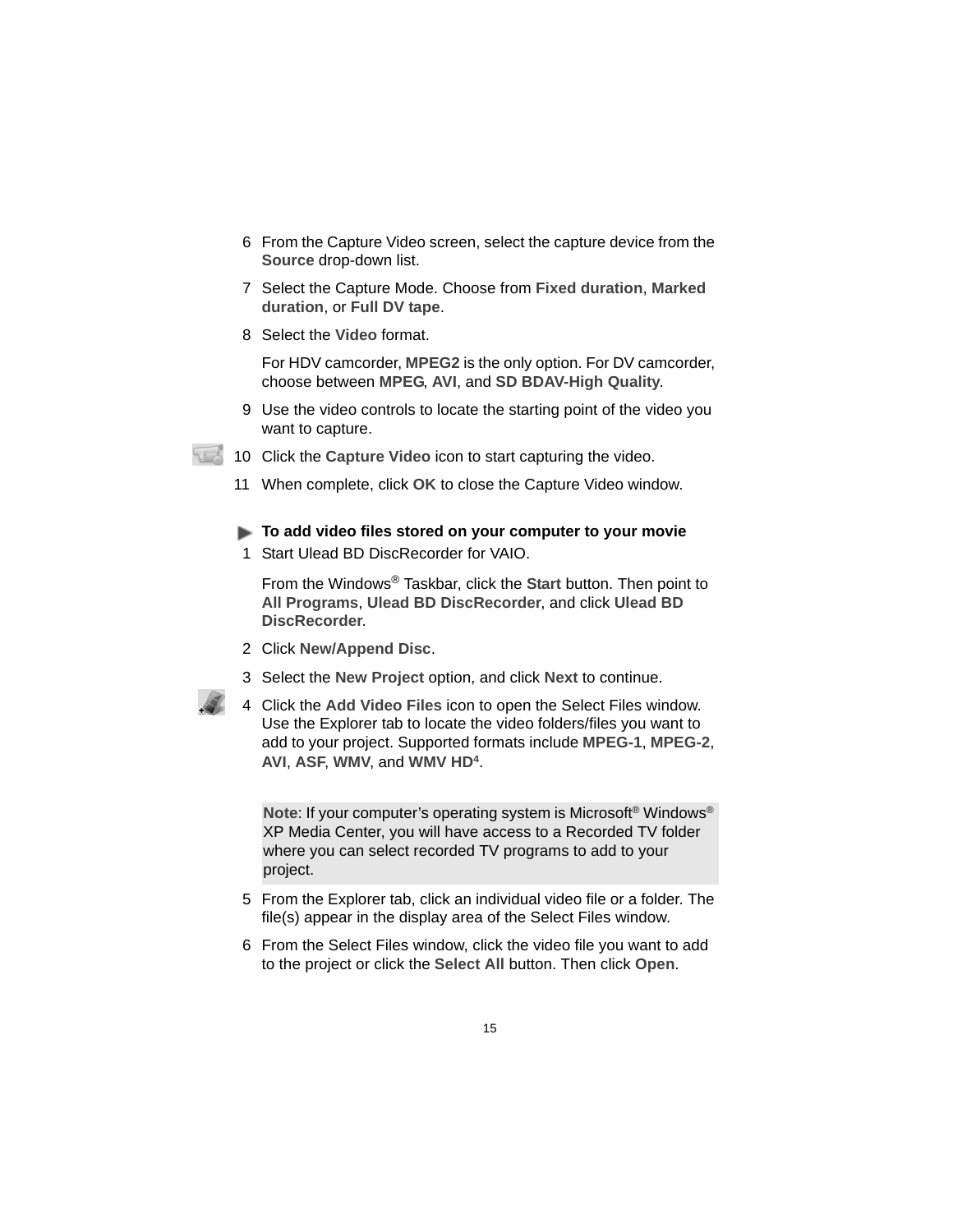The selected files open in the program video clip list located at the bottom of the window.

- **To import DVD videos (non-copyrighted only) into your movie**
- 1 Start Ulead<sup>®</sup> BD DiscRecorder for VAIO<sup>®</sup>.

From the Windows® Taskbar, click the **Start** button. Then point to **All Programs**, **Ulead BD DiscRecorder**, and click **Ulead BD DiscRecorder**.

- 2 Click **New/Append Disc**.
- 3 Select the **New Project** option, and click **Next** to continue.
- 4 Click the **Add Video Files** icon to open the Select Files screen to open the Browse for Folder window.
- 5 Choose one of these supported DVD movie folders for import: **VIDEO\_TS** or **DVD\_RTAV**. The file(s) appear in the display area of the Select Files screen.
- 6 Click the video file(s) you want to add to the project and then click **Import**.

The selected files open in the program video clip list located at the bottom of the window.

### **Editing Video Files**

After you have imported your video files, you can edit and view the files before burning them to disc $4$ . For additional information, refer to the Ulead <sup>®</sup> BD DiscRecorder for VAIO<sup>®</sup> help file.

#### **To open the Help file**

Press the **F1** key on your keyboard.

**Note**: For additional video editing needs, Sony has included Adobe® Premiere® Elements and DVGate Plus™ software to the VAIO package of factory-installed software for select VAIO personal computers.

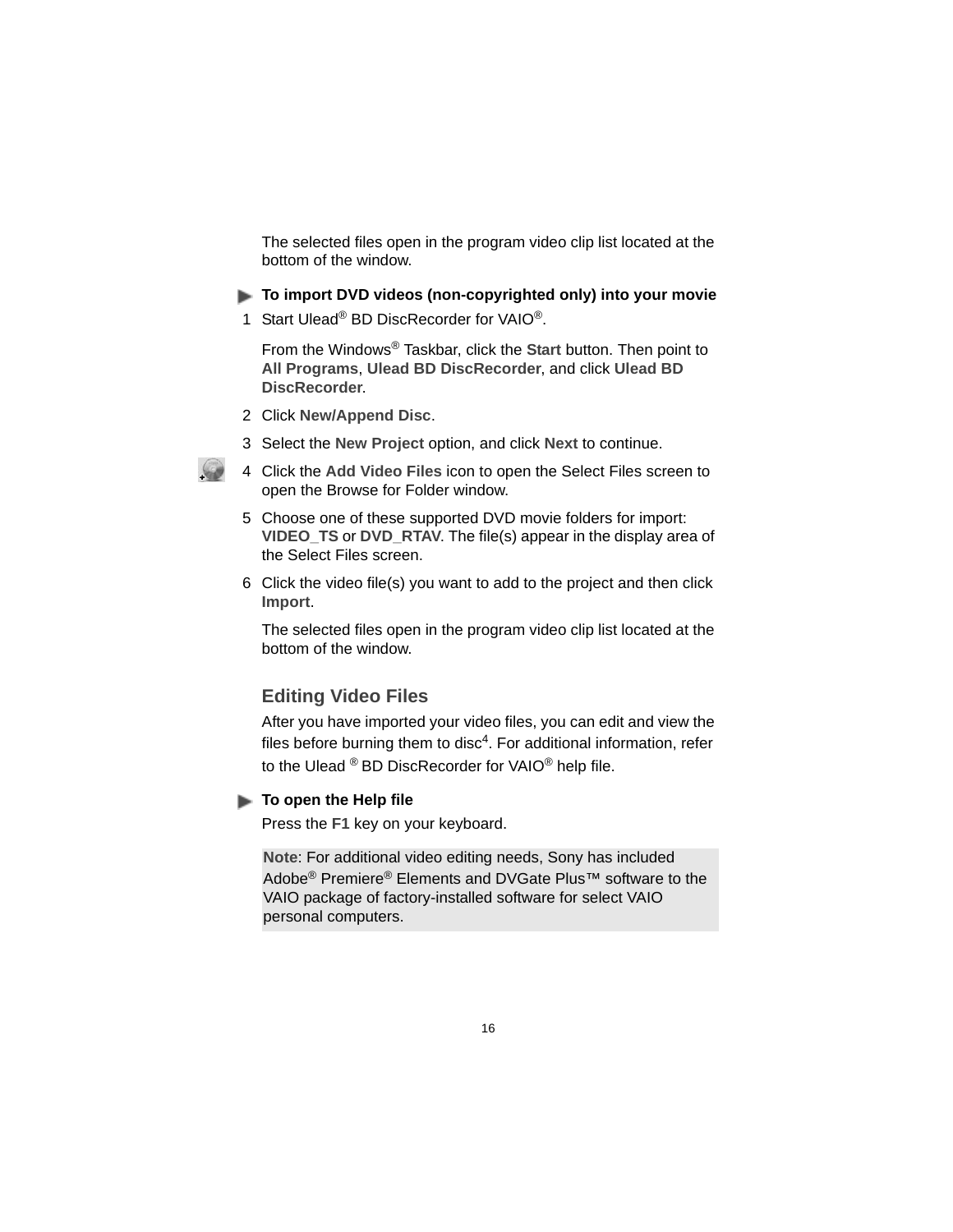### **Burning to a BD disc**

#### **To burn a project to a BD disc**

 1 When you finish reviewing and editing the video files on the New/ Append Disc window, and are ready to burn the video files to a BD disc, click **Next** to open the Preview and Finish window.

From here you can select to format a BD disc, if necessary, and then choose to assign burning options such as assigning a volume label, disc name, and a disc burner.

 2 Once the BD disc has been formatted and the Burning Options have been completed, click the **Burn** icon to burn your project to a  $BD$  disc<sup>4</sup>

### **Appending an existing project**

The Append feature allows you to insert an existing BD disc and burn new programs to the disc<sup>4</sup>.

#### **To append an existing BD disc**

1 Start Ulead<sup>®</sup> BD DiscRecorder for VAIO<sup>®</sup>.

From the Windows® Taskbar, click the **Start** button. Then point to **All Programs**, **Ulead BD DiscRecorder**, and click **Ulead BD DiscRecorder**.

- 2 Insert an existing BD disc in the BD drive on your computer.
- 3 Click **New/Append Disc**.
- 4 Select the **Append** option. Additional information appears on the screen.

| Choose the task you want to do:<br>New project<br>@ Append |        |
|------------------------------------------------------------|--------|
| Select burner:                                             |        |
| No device                                                  | $\sim$ |
| Disc information:<br><b>COLUMN TWO IS NOT</b>              |        |
| Number of media clips:                                     |        |
| Free space:                                                |        |
| Content type:                                              |        |
| Disc type:                                                 |        |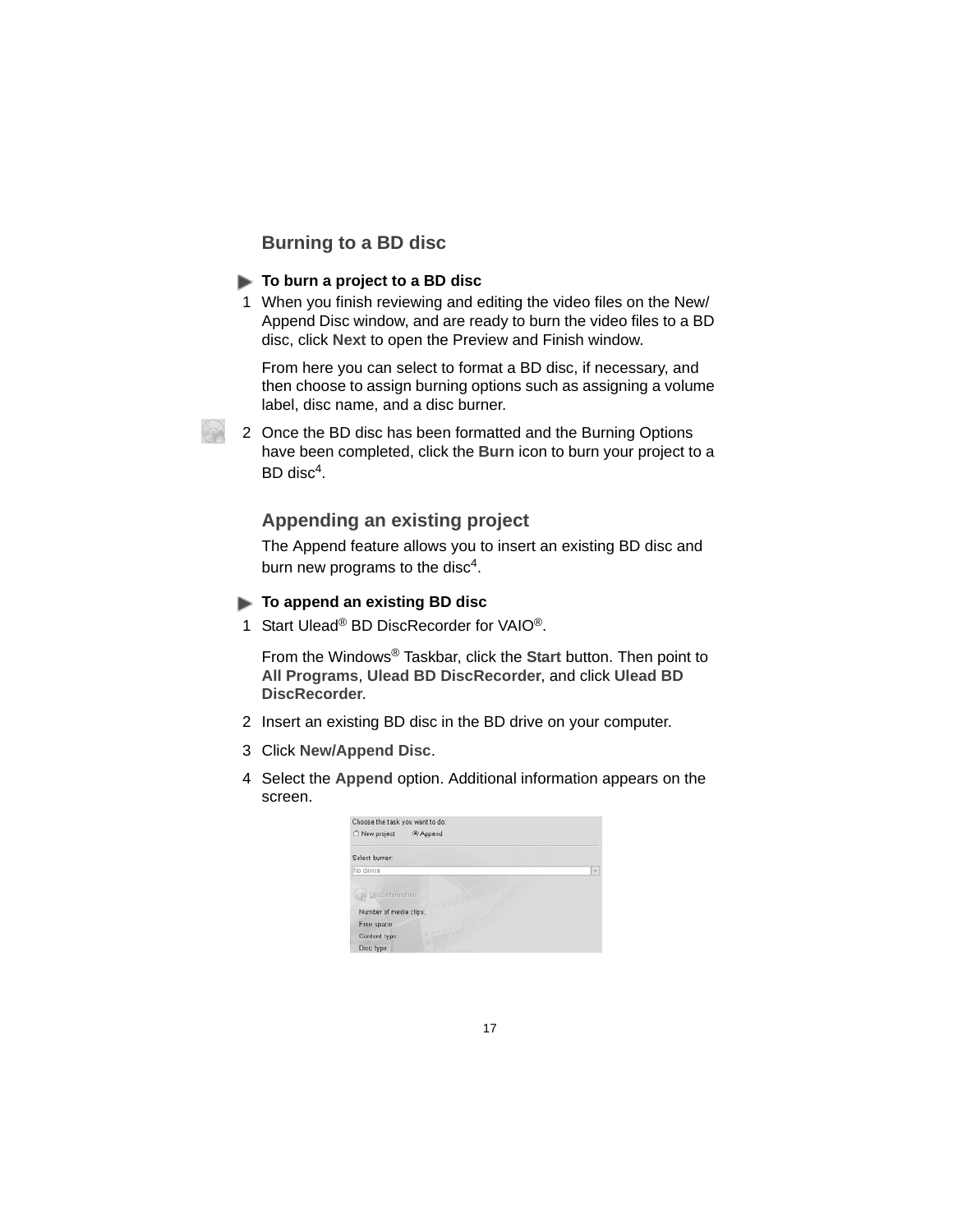- 5 Make sure your BD drive appears (defaults) in the Select burner text box.
- 6 Click **Disc Information** to view information about the BD disc inserted in the BD drive. (Optional step)
- 7 Click **Next** to continue to the Program screen.

From the Program screen, you can open existing projects and capture/import new HDV or DV content for viewing and editing. When complete, click **Next** to go to the Preview and Finish screen.

 8 Review the Burn Options. When complete, click **Burn** to add/ append the file(s) to your existing BD disc<sup>4</sup>.

## **Straight to Disc**

 $\mathbf{a}$ 

BD DiscRecorder provides a fast and easy way to capture videos and then burn the content directly onto a BD-RE disc without saving it on the hard drive. BD DiscRecorder checks both the burner and disc to make sure there are no problems with your output device and media.

**Note**: Ulead BD® DiscRecorder for VAIO® does not allow you to create any type of a menu system when burning a disc. Each imported file is structured as a separate title on the disc instead of as a separate chapter.

#### **To burn video files straight to disc**

- 1 Connect your HDV or DV camcorder or other video device to your computer. (For additional information on connecting to your computer, refer to your video device's user guide.)
- 2 Start Ulead BD DiscRecorder for VAIO.

From the Windows® Taskbar, click the **Start** button. Then point to **All Programs**, **Ulead BD DiscRecorder**, and click **Ulead BD DiscRecorder**.

3 Insert a BD-RE disc into the BD drive in your computer.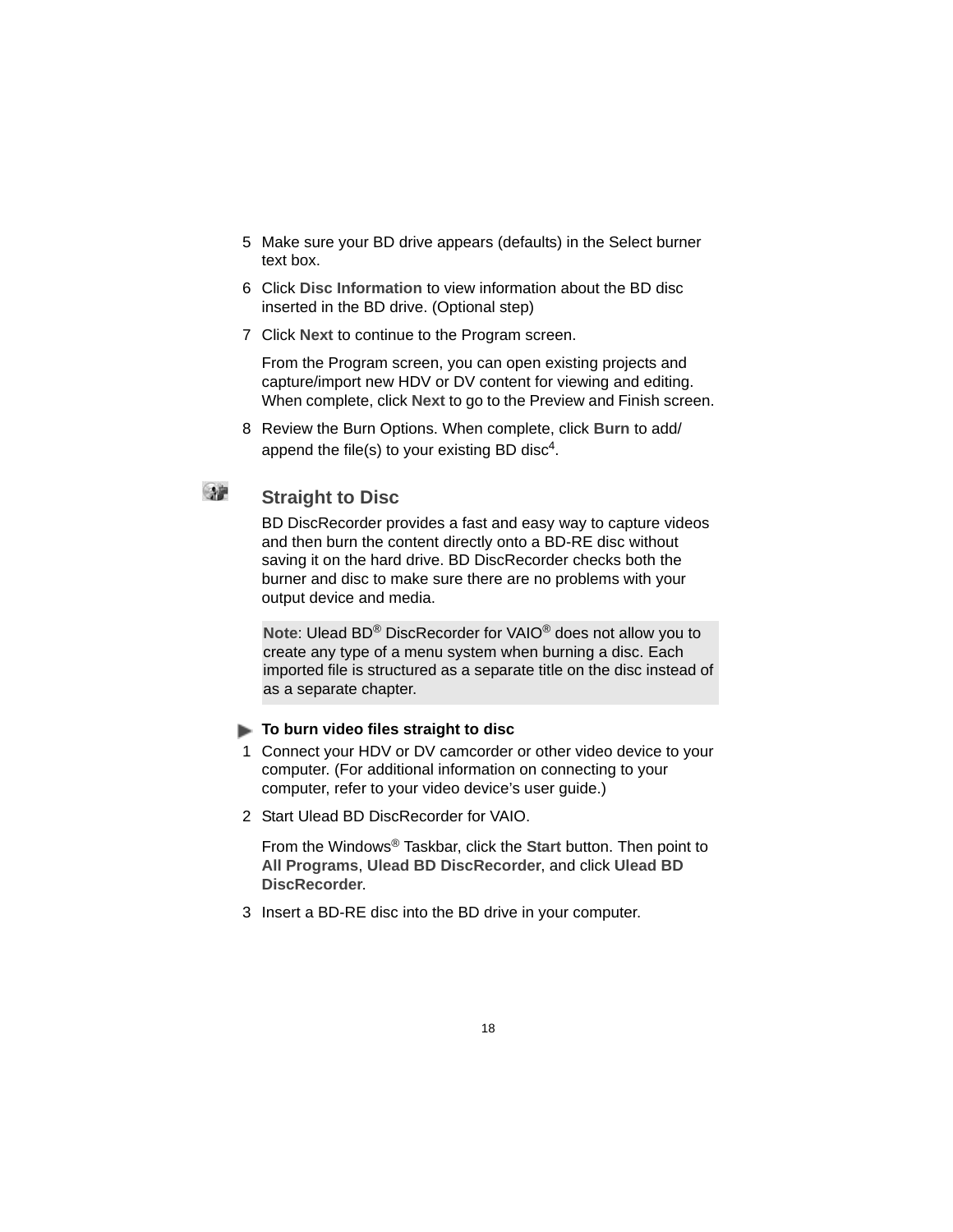4 Click **Straight to Disc**, and then click **Next**.

Your HDV or DV device connected to your computer displays in the Source text box.

- 5 Select the **Capture** mode from the drop-down list. Options include: **Fixed duration**, **Marked duration**, or **Full DV tape**.
- 6 Click the Show/Hide Options Panel for access to additional settings.
- 7 Click **Burning Options** to enter the Volume label and Disc name.
- 8 Click **Format Disc**, if necessary. A BDAV disc must be formatted for rewritable discs.
- 9 Click **Burn** to start the burning process<sup>4</sup>.

#### **Additional Information**

For additional information on these features, including step-by-step instructions on their use, refer to the Ulead<sup>®</sup> BD DiscRecorder Help file<sup>5</sup> or online user manual.

#### **To access additional information**

- Help file Press the **F1** key on your keyboard.
- User manual From the Windows® Taskbar, click **Start**, then point to **All Programs**, **Ulead BD DiscRecorder**, and click then **User Manual**.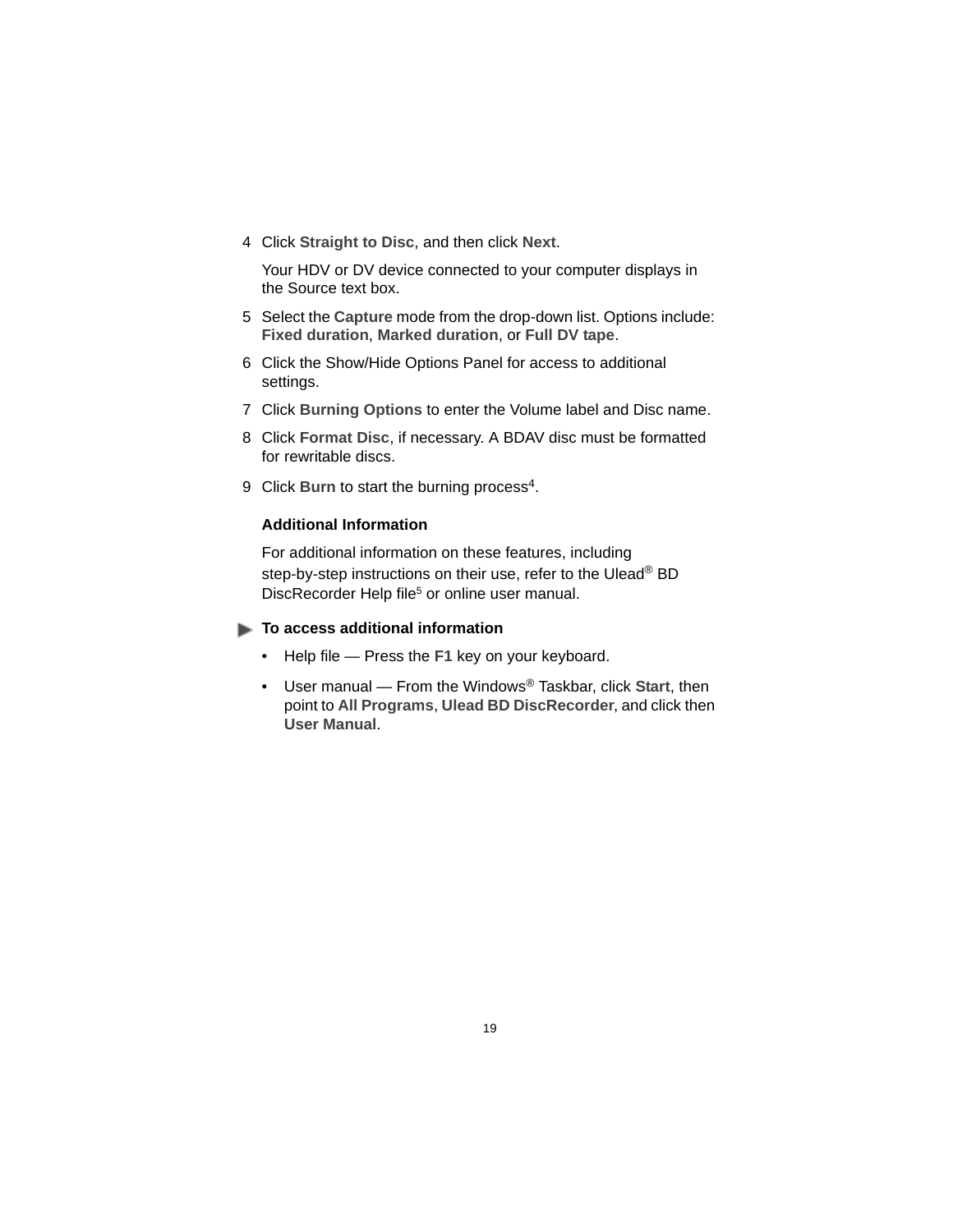## **InterVideo® WinDVD® BD for VAIO®**

 $\circledR$ 

InterVideo® WinDVD® BD for VAIO® is an easy-to-use software BD player combining the features of a standard BD player with advanced functionality, such as time-stretching, zooming, panning, and thumbnail bookmarks only possible on a software BD player<sup>3</sup>.

The WinDVD BD for VAIO player supports playback of Blu-ray Disc technology2. Play your BD discs in WinDVD BD for VAIO and take advantage of the advanced playback features that it offers.



#### **To play a Blu-ray movie disc that you created, use InterVideo® WinDVD® BD for VAIO® 2.**

**Note**: Windows® Media Center, Windows® Media Player, and InterVideo for VAIO currently do not support the use of the Blu-ray Disc™ format. You must use InterVideo WinDVD BD for VAIO.

 1 Insert the recorded Blu-ray disc into the optical disc drive of your computer.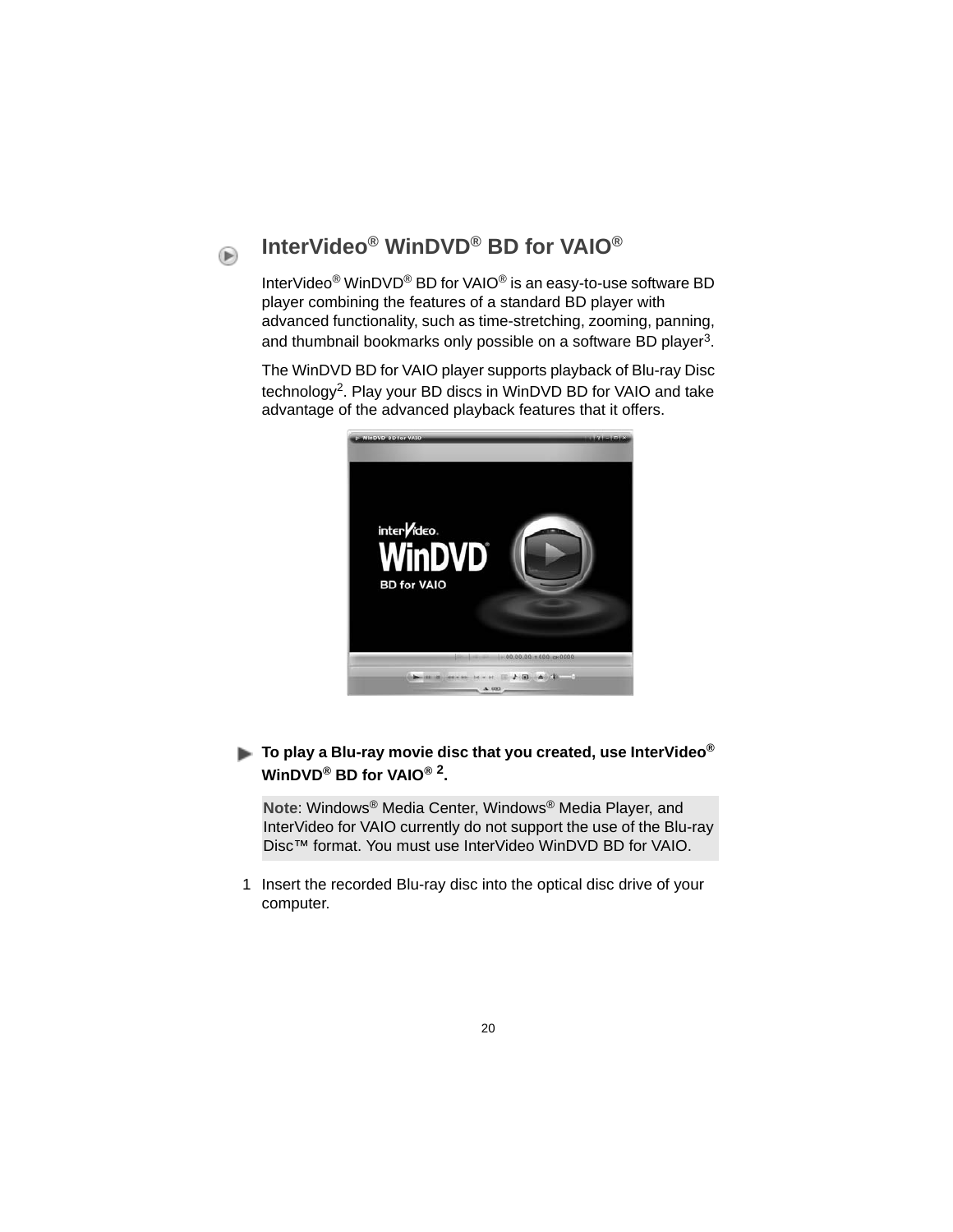2 Start InterVideo WinDVD BD for VAIO from any of the following:

#### **Windows® Taskbar**

• From the Windows Taskbar, click the **Start** button and point to **All Programs**, **InterVideo WinDVD**, and then click **InterVideo WinDVD BD for VAIO**.

#### **Media Center**

- a From the Windows Taskbar, click the **Start** button, and then click **Windows Media Center** on the Start menu. Media Center opens.
- b From the Media Center Start menu, select **VAIO**, and then **WinDVD BD**. Media Center will minimize to allow WinDVD BD for VAIO PC to run.
- 3 Once InterVideo WinDVD BD for VAIO starts, the recorded Blu-ray disc plays automatically.
- 4 Use the transport controls of WinDVD BD for VAIO PC to navigate through the various created titles of the recorded Blu-ray disc.

#### **Additional Information**

For additional information about the features of WinDVD**®** BD for VAIO**®**, including step-by-instructions on their use, please refer to the help file<sup>5</sup>.

**To open the Help file** 

Do one of the following:

- Click the Help icon located in the upper right corner of the screen.
- Press the F1 key on your keyboard.
- Right click anywhere on the WinDVD BD for VAIO screen and select Help from the popup menu.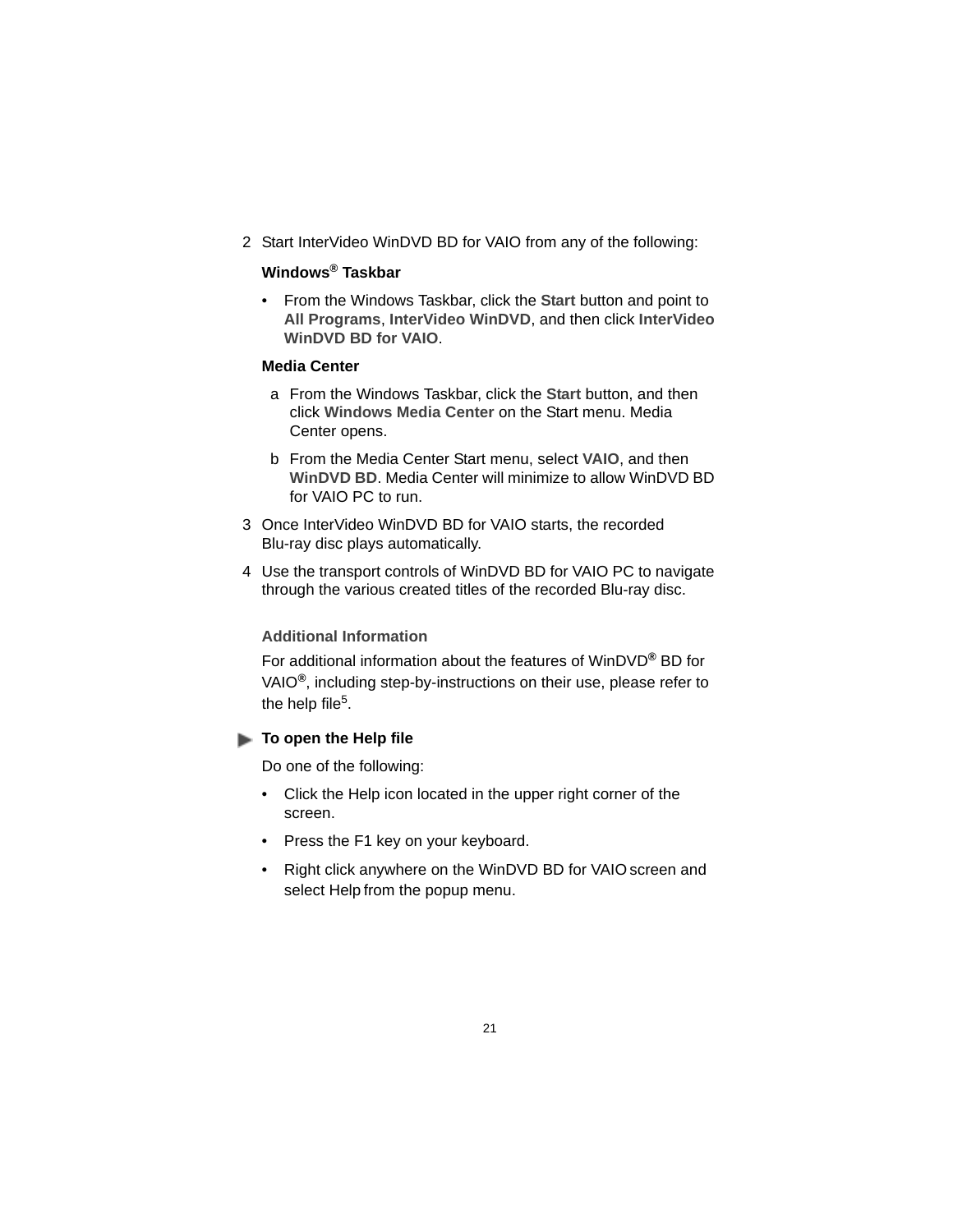## **Frequently asked Questions**

| Question      | What are the Blu-ray Disc™ formats?                                                                                                                                                                                                                                                                              |
|---------------|------------------------------------------------------------------------------------------------------------------------------------------------------------------------------------------------------------------------------------------------------------------------------------------------------------------|
| <b>Answer</b> | <b>BD-ROM-Read only format for HD movies,</b><br>music, software, games, etc.                                                                                                                                                                                                                                    |
|               | <b>BD-R</b> —Recordable format for video<br>recording and PC data storage.                                                                                                                                                                                                                                       |
|               | <b>BD-RE-Recordable format for video</b><br>recording and PC data storage.                                                                                                                                                                                                                                       |
| Question      | What kind of data can be stored on a<br>Blu-ray disc.                                                                                                                                                                                                                                                            |
| <b>Answer</b> | Any form of data available on a personal<br>computer can be stored to a Blu-ray Disc,<br>including text documents, images, video<br>files, and audio files. Using the appropriate<br>software or operating support tools, a<br>Blu-ray Disc can offer the functionality of a<br>large removable hard disk drive. |
| Question      | Can I record video to a Blu-ray Disc using a<br>personal computer?                                                                                                                                                                                                                                               |
| <b>Answer</b> | Yes. With a BD compatible computer and<br>the appropriate software, such as Ulead BD<br>DiscRecorder for VAIO (included in your<br>factory-installed software package), you can<br>edit standard and high definition video (for<br>example from a camcorder) and then record<br>it to Blu-ray Disc media.        |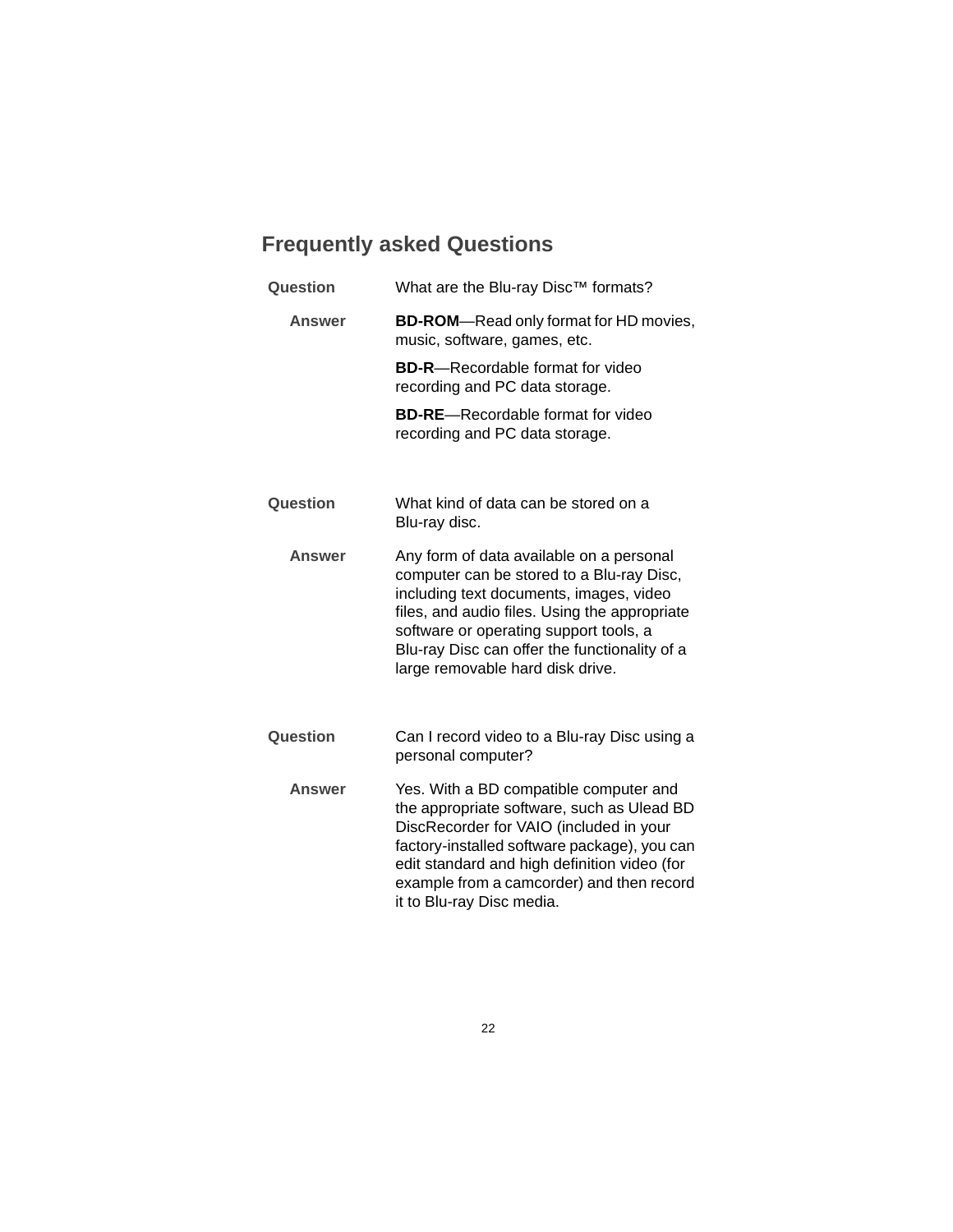| Question | How much data can I fit on Blu-ray Disc™<br>media?                                                                                                                                  |
|----------|-------------------------------------------------------------------------------------------------------------------------------------------------------------------------------------|
| Answer   | A single layer disc can hold 25 GB <sup>1</sup> .                                                                                                                                   |
|          | A dual layer disc can hold 50 GB <sup>1</sup> .                                                                                                                                     |
|          | Blu-ray Disc includes support for multi-layer<br>discs, which should allow for storage up to<br>100 $GB1$ - 200 $GB1$ of data in the future.                                        |
| Question | How much video can I fit on a Blu-ray Disc?                                                                                                                                         |
| Answer   | Up to 9 hours of high definition (HD) video<br>on a 50 $GB1$ disc.                                                                                                                  |
|          | Up to 23 hours of standard definition (SD)<br>video on a 50 GB <sup>1</sup> disc.                                                                                                   |
| Question | Will Blu-ray discs require a cartridge?                                                                                                                                             |
| Answer   | No, the development of low cost hard-<br>coating technologies has made the<br>cartridges obsolete. Blu-ray will instead rely<br>on a hard-coating for protection.                   |
| Question | Will Blu-ray players be backwards<br>compatible with DVD?                                                                                                                           |
| Answer   | Yes, several leading consumer electronics<br>companies are marketing products that can<br>read/write CDs, DVDs, and Blu-ray discs<br>using a BD/DVD/CD compatible optical<br>drive. |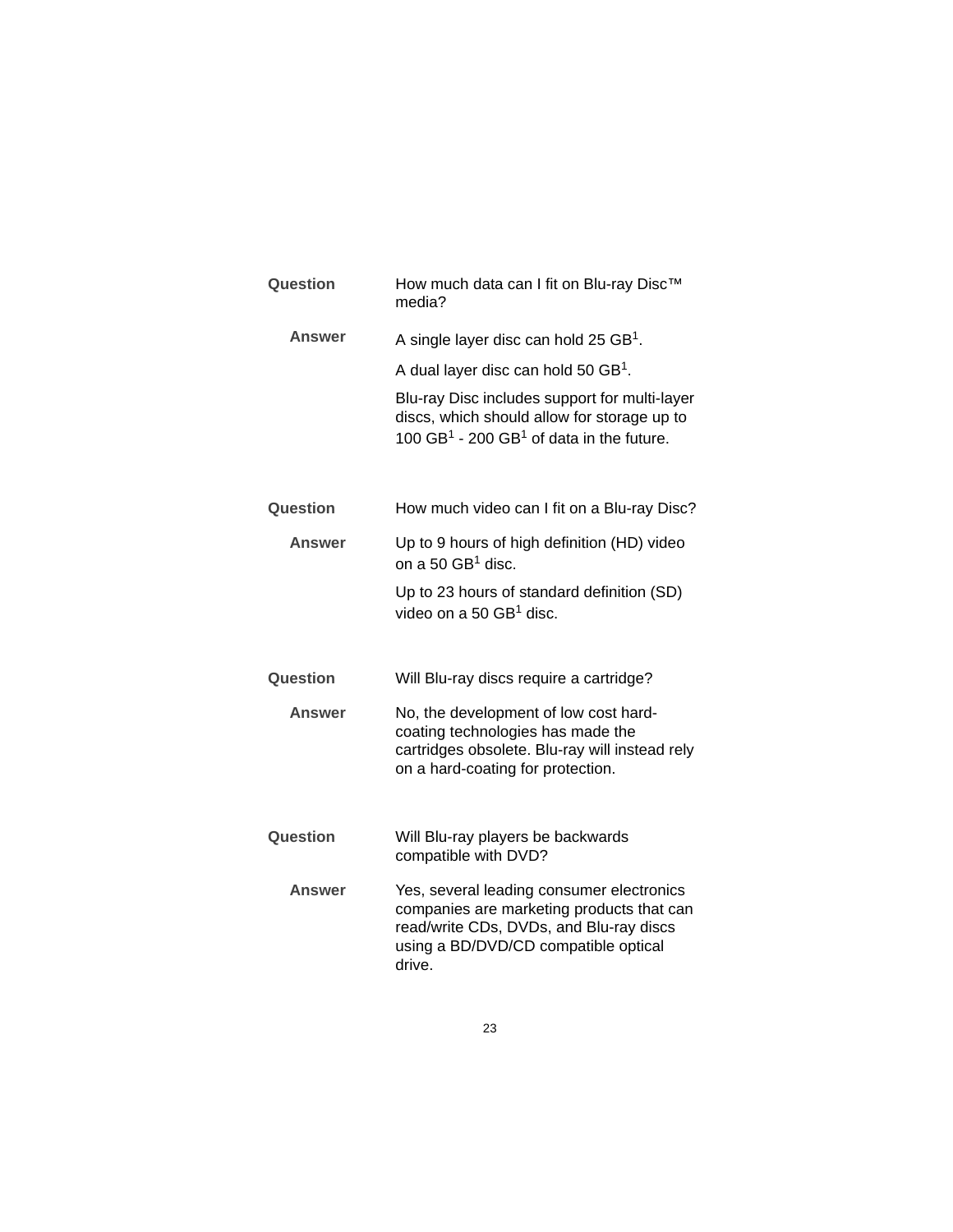| Question      | What video codecs will Blu-ray support?                                                                                                                                                                                 |
|---------------|-------------------------------------------------------------------------------------------------------------------------------------------------------------------------------------------------------------------------|
| <b>Answer</b> | MPEG-2 - enhanced for HD, also used for<br>playback of DVDs and HD recordings.                                                                                                                                          |
|               | MPEG-4 AVC - part of the MPEG-4<br>standard also known as H.264 (High Profile<br>and Main Profile) <sup>2</sup> .                                                                                                       |
|               | SMPTE VC-1 - standard based on<br>Microsoft <sup>®</sup> Windows <sup>®</sup> Media Video (WMV)<br>technology <sup>2</sup> .                                                                                            |
|               | Please note that this simply means that<br>Blu-ray players will have to support<br>playback of these video codecs, it will be up<br>to the movie studios to decide which video<br>codec(s) they use for their releases. |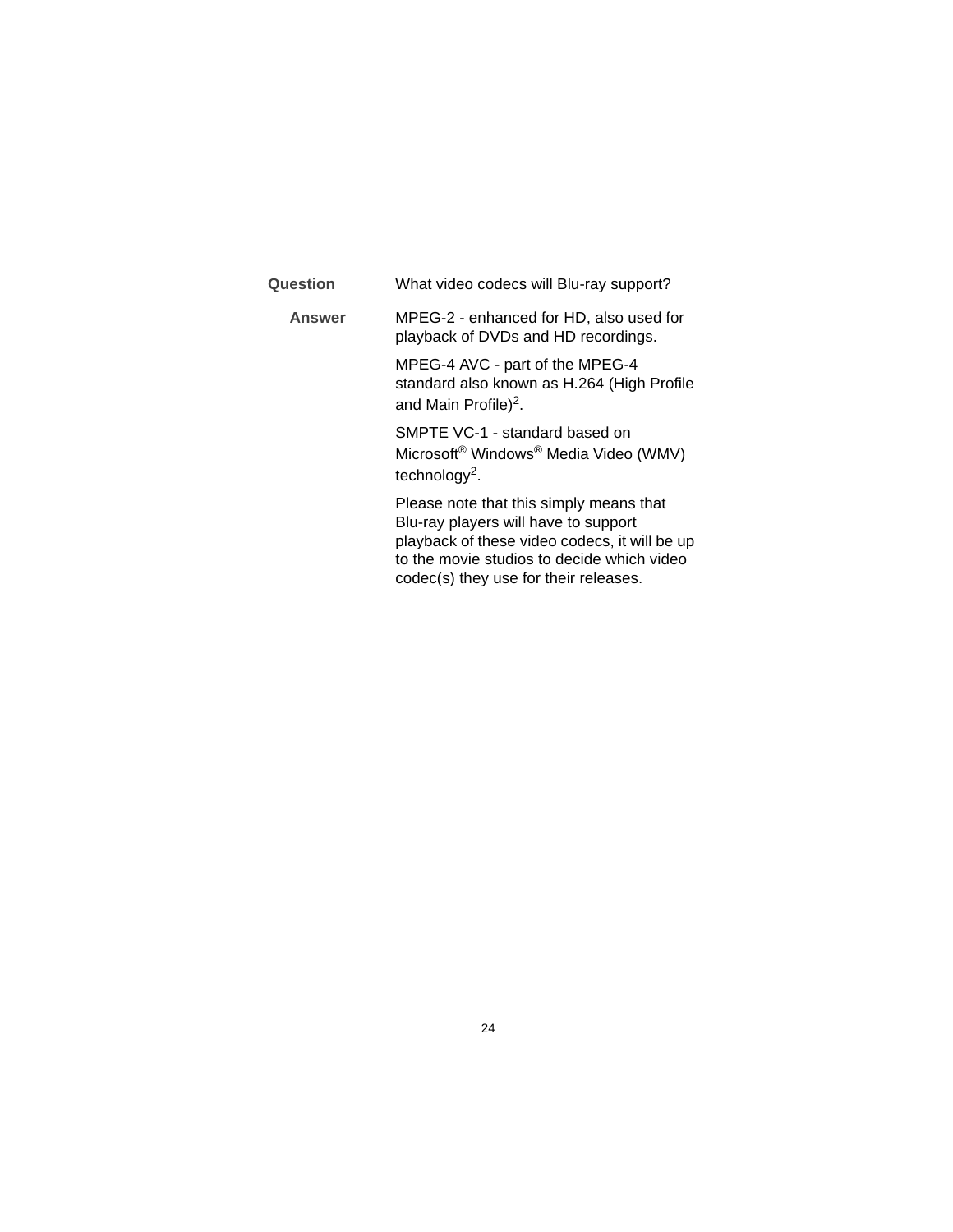| Question | What audio codecs will Blu-ray support?                                                                                                                                                                                 |
|----------|-------------------------------------------------------------------------------------------------------------------------------------------------------------------------------------------------------------------------|
| Answer   | Linear PCM (PLPCM) - offers up to 8<br>channels of uncompressed audio.                                                                                                                                                  |
|          | Dolby <sup>®</sup> Digital (DD) - format used for DVDs,<br>offers 5.1 channel surround sound.                                                                                                                           |
|          | Dolby Digital Plus (DD+) - extension of DD,<br>offers increased bitrates and 7.1 channel<br>surround sound.                                                                                                             |
|          | Dolby TrueHD - extension of MLP Lossless,<br>offers lossless encoding of up to 8 channels<br>of audio.                                                                                                                  |
|          | DTS Digital Surround - format used for<br>DVDs, offers 5.1 surround sound.                                                                                                                                              |
|          | DTS-HD - extension of DTS, offers<br>increased bitrates and up to 8 channels of<br>audio.                                                                                                                               |
|          | Please note that this simply means that<br>Blu-ray players will have to support<br>playback of these audio codecs, it will be up<br>to the movie studios to decide which audio<br>codec(s) they use for their releases. |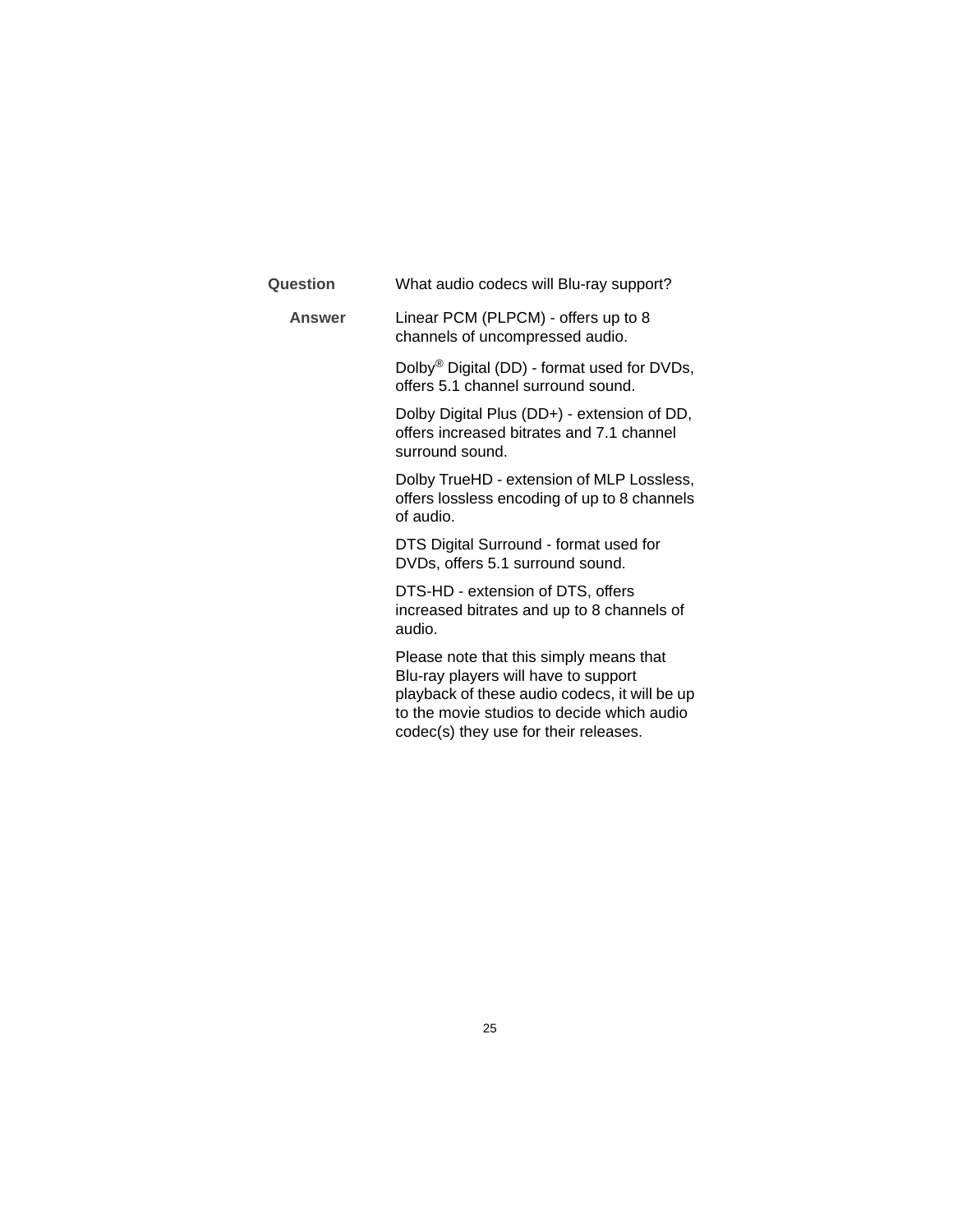## **Blu-ray Disc™ Guide**

## **Footnotes**

- **1** One GB equals approximately one billion bytes, a portion of which may be used for disc management functions
- **2** As with other optical media devices, circumstances may limit compatibility or prevent Blu-ray disc playback. VAIO computers may not support movie playback on packaged media recorded in AVC or VC1 formats at high bit rates. VAIO desktop systems require a compatible high-definition display for high definition playback. Playback of AACS protected media may require an HDCP compliant output and HDCP compliant display.
- **3** Requires HDTV with HDMI connector and equivalent display capability. Image quality may vary
- **4** Video recording to Blu-ray Disc media is done by MPEG2 format only.
- **5** Does not contain all documentation contained in the retail version. Such documentation is available online.